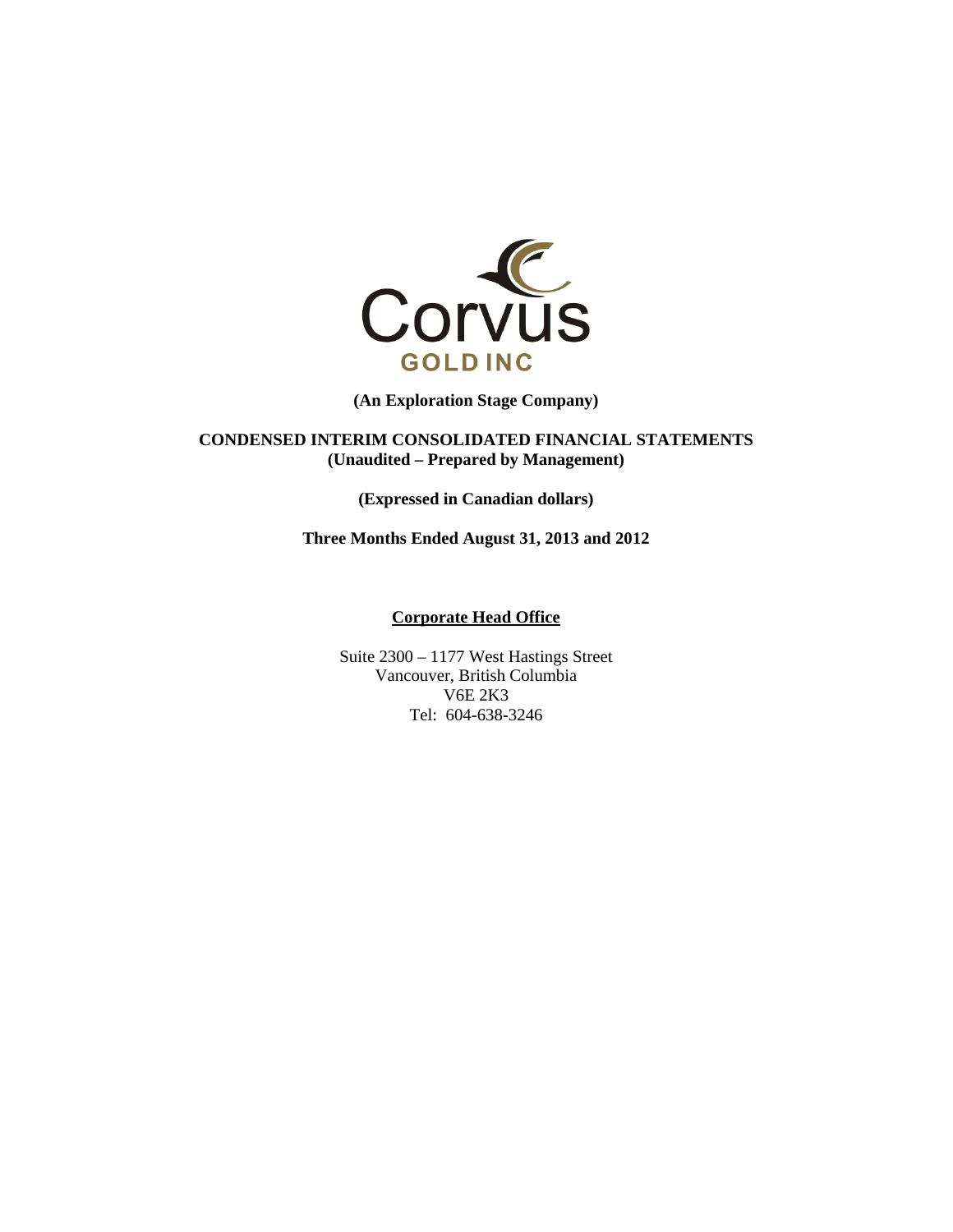# **CORVUS GOLD INC.**  (An Exploration Stage Company) **CONDENSED INTERIM CONSOLIDATED FINANCIAL STATEMENTS**  (Unaudited – Prepared by Management) (Expressed in Canadian dollars)

# **August 31, 2013 and 2012 Page**

# **Condensed Interim Consolidated Financial Statements**

| Condensed Interim Consolidated Statements of Financial Position  |                             |
|------------------------------------------------------------------|-----------------------------|
| Condensed Interim Consolidated Statements of Comprehensive Loss  | $\mathcal{D}_{\mathcal{L}}$ |
| Condensed Interim Consolidated Statements of Cash Flows          | 3                           |
| Condensed Interim Consolidated Statement of Changes in Equity    | $4 - 5$                     |
| Notes to the Condensed Interim Consolidated Financial Statements | $6 - 23$                    |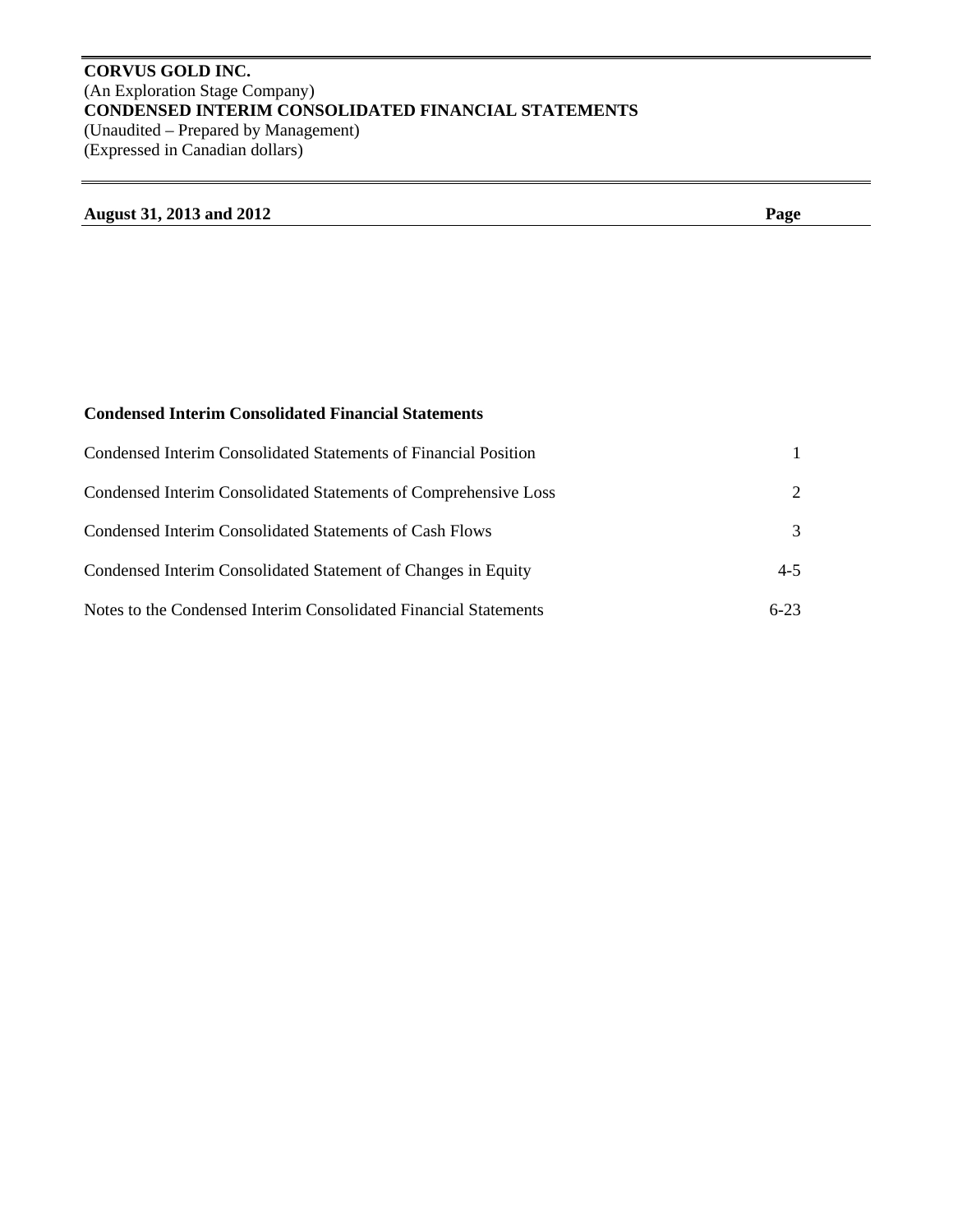# **CORVUS GOLD INC.**  (An Exploration Stage Company) **CONDENSED INTERIM CONSOLIDATED STATEMENTS OF FINANCIAL POSITION**  (Unaudited – Prepared by Management)

(Expressed in Canadian dollars)

|                                                                                                                                | August 31,<br>2013      |              | May 31,<br>2013           |
|--------------------------------------------------------------------------------------------------------------------------------|-------------------------|--------------|---------------------------|
| <b>ASSETS</b>                                                                                                                  | (unaudited)             |              | (audited)                 |
| <b>Current assets</b>                                                                                                          |                         |              |                           |
| Cash and cash equivalents                                                                                                      | \$<br>5,183,123         | $\mathbb{S}$ | 7,867,270                 |
| Accounts receivable                                                                                                            | 63,894                  |              | 64,412                    |
| Prepaid expenses                                                                                                               | 102,386                 |              | 145,682                   |
|                                                                                                                                | 5,349,403               |              | 8,077,364                 |
| <b>Property and equipment</b> (note 3)                                                                                         | 62,322                  |              | 64,642                    |
| <b>Reclamation bond</b> (note 4)                                                                                               | 506,114                 |              | 496,378                   |
| <b>Exploration and evaluation assets (note 5)</b>                                                                              | 30,687,113              |              | 28,030,332                |
|                                                                                                                                | \$<br>36,604,952        | \$           | 36,668,716                |
| <b>LIABILITIES AND SHAREHOLDERS' EQUITY</b><br><b>Current liabilities</b><br>Accounts payable and accrued liabilities (note 8) | \$<br>460,909           | \$           | 520,450                   |
| Promissory note payable (note 6)                                                                                               | 252,720                 |              | 248,832                   |
|                                                                                                                                | 713,629                 |              | 769,282                   |
| <b>Shareholders' equity</b>                                                                                                    |                         |              |                           |
| Share capital (note 7)                                                                                                         | 48,513,752              |              | 48,442,086                |
| Contributed surplus                                                                                                            | 9,549,793               |              | 8,842,965                 |
| Accumulated other comprehensive income - cumulative translation differences<br>Deficit                                         | 900,242<br>(23,072,464) |              | 413,506<br>(21, 799, 123) |
|                                                                                                                                |                         |              |                           |
|                                                                                                                                | 35,891,323              |              | 35,899,434                |
|                                                                                                                                | \$<br>36,604,952        | \$           | 36,668,716                |

# **Approved on behalf of the Directors:**

*"Jeffrey Pontius"* Director

*"Anton Drescher"* Director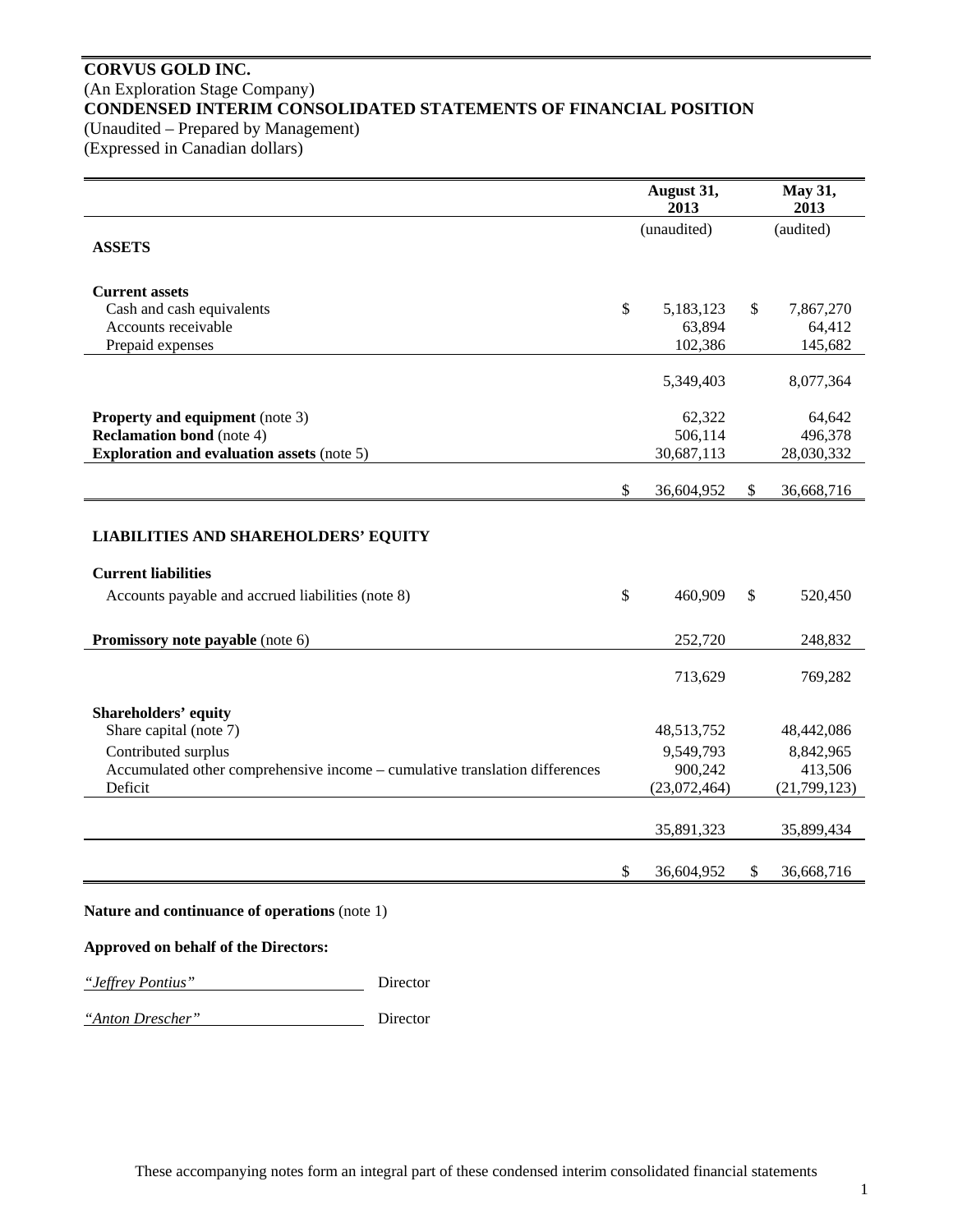# **CORVUS GOLD INC.**  (An Exploration Stage Company) **CONDENSED INTERIM CONSOLIDATED STATEMENTS OF COMPREHENSIVE LOSS**  (Unaudited – Prepared by Management) (Expressed in Canadian dollars) THREE MONTHS ENDED AUGUST 31,

|                                                               | 2013             | 2012              |
|---------------------------------------------------------------|------------------|-------------------|
| <b>Expenses</b>                                               |                  |                   |
| Administration (note 8)                                       | \$<br>1,636      | \$<br>880         |
| Charitable donations                                          | 516              | 5,138             |
| Consulting fees (notes 7 and 8)                               | 229,321          | 58,476            |
| Depreciation                                                  | 4,916            | 2,820             |
| Insurance                                                     | 14,160           | 13,191            |
| Investor relations (note 7)                                   | 316,292          | 110,130           |
| Office and miscellaneous (note 8)                             | 35,597           | 42,344            |
| Professional fees (notes 7 and 8)                             | 79,043           | 66,693            |
| Property investigation expenditures (recovery)                |                  | (111)             |
| Regulatory                                                    | 15,172           | 11,889            |
| Rent (note 8)                                                 | 22,738           | 17,523            |
| Travel                                                        | 17,997           | 55,220            |
| Wages and benefits (notes 7 and 8)                            | 543,757          | 254,949           |
| Loss before other items                                       | (1,281,145)      | (639, 142)        |
| <b>Other items</b>                                            |                  |                   |
| Interest income                                               | 23,290           | 14,268            |
| Write-off of exploration and evaluation assets (note $5(f)$ ) | (1,638)          |                   |
| Foreign exchange gain (loss)                                  | (13, 848)        | 11,595            |
|                                                               |                  |                   |
|                                                               | 7,804            | 25,863            |
| Net loss for the period                                       | (1,273,341)      | (613, 279)        |
|                                                               |                  |                   |
| Other comprehensive income (loss)                             |                  |                   |
| Exchange difference on translating foreign operations         | 486,736          | (931, 350)        |
|                                                               |                  |                   |
| Comprehensive loss for the period                             | \$<br>(786, 605) | \$<br>(1,544,629) |
| Basic and diluted loss per share                              | \$<br>(0.02)     | \$<br>(0.01)      |
| Weighted average number of shares outstanding                 | 65,130,245       | 50,077,400        |
|                                                               |                  |                   |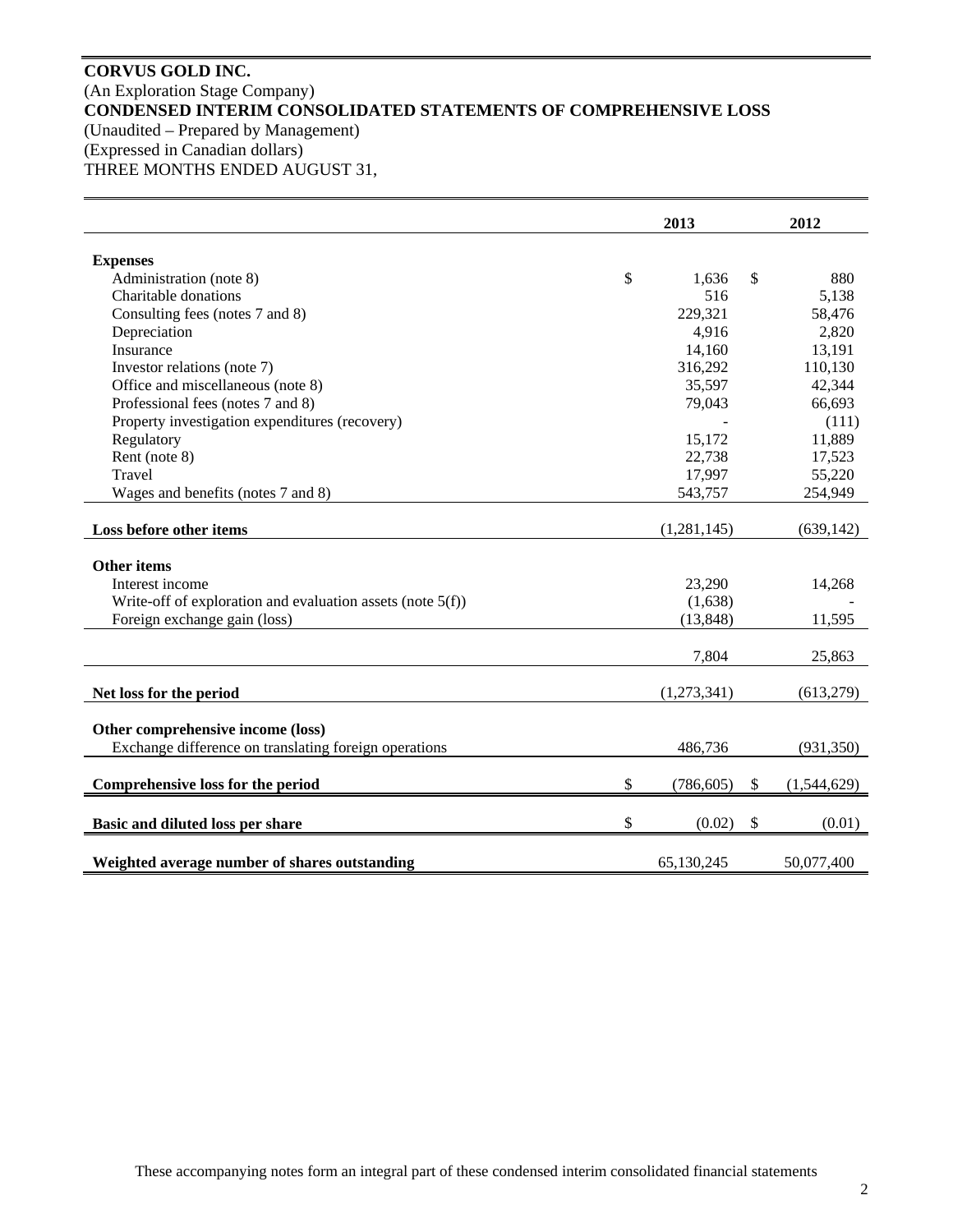# **CORVUS GOLD INC.**  (An Exploration Stage Company) **CONDENSED INTERIM CONSOLIDATED STATEMENTS OF CASH FLOWS**  (Unaudited – Prepared by Management) (Expressed in Canadian dollars) THREE MONTHS ENDED AUGUST 31,

|                                                               | 2013              | 2012            |
|---------------------------------------------------------------|-------------------|-----------------|
| <b>Operating activities</b>                                   |                   |                 |
| Net loss for the period                                       | \$<br>(1,273,341) | \$<br>(613,279) |
| Add items not affecting cash:                                 |                   |                 |
| Depreciation                                                  | 4,916             | 2,820           |
| Share-based payment charges (note 7)                          | 707,142           | 64,333          |
| Write-off of exploration and evaluation assets (note $5(f)$ ) | 1,638             |                 |
| (Gain) loss on foreign exchange                               | 13,848            | (11, 595)       |
| Accrued interest                                              | 25,240            | (12, 637)       |
| Changes in non-cash items:                                    |                   |                 |
| Accounts receivable                                           | (24, 393)         | (152, 886)      |
| Prepaid expenses                                              | 45,894            | 33,683          |
| Accounts payable and accrued liabilities                      | (43,959)          | (32,002)        |
|                                                               |                   |                 |
| Cash used in operating activities                             | (543, 015)        | (721, 563)      |
| <b>Financing activities</b>                                   |                   |                 |
| Cash received from issuance of shares                         | 48,300            | 1,502,100       |
|                                                               |                   |                 |
| Cash provided by financing activities                         | 48,300            | 1,502,100       |
| <b>Investing activities</b>                                   |                   |                 |
| Expenditures on property and equipment                        | (1,706)           |                 |
|                                                               |                   |                 |
| Increase in reclamation deposit                               | (1,955)           | (173, 636)      |
| Expenditures on exploration and evaluation assets             | (2, 191, 307)     | (1,781,583)     |
| Cash used in investing activities                             | (2,194,968)       | (1,955,219)     |
|                                                               |                   |                 |
| Effect of foreign exchange on cash                            | 5,536             | 20,522          |
| Decrease in cash and cash equivalents                         | (2,684,147)       | (1,154,160)     |
| Cash and cash equivalents, beginning of the period            | 7,867,270         | 6,800,377       |
| Cash and cash equivalents, end of the period                  | \$<br>5,183,123   | \$<br>5,646,217 |

**Supplemental cash flow information** (note 11)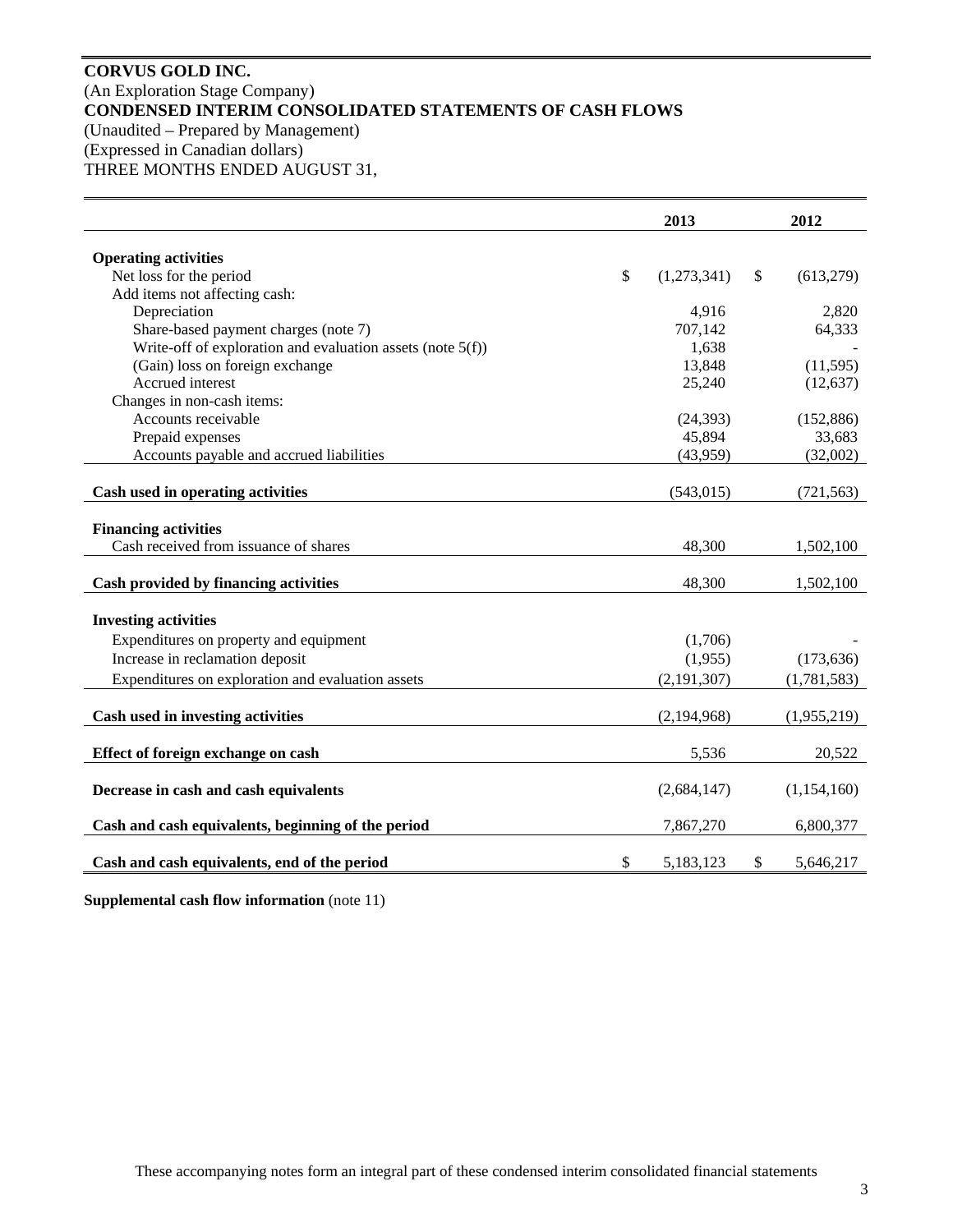# **CORVUS GOLD INC.**  (An Exploration Stage Company) **CONSOLIDATED STATEMENT OF CHANGES IN EQUITY**  (Unaudited – Prepared by Management) (Expressed in Canadian dollars)

|                                                                                     |            |                  |    |                    | <b>Accumulated</b><br>Other |                         |              |
|-------------------------------------------------------------------------------------|------------|------------------|----|--------------------|-----------------------------|-------------------------|--------------|
|                                                                                     |            |                  |    |                    | Comprehensive               |                         |              |
|                                                                                     |            |                  |    |                    | Income-                     |                         |              |
|                                                                                     |            |                  |    |                    | <b>Cumulative</b>           |                         |              |
|                                                                                     | Number of  | <b>Share</b>     |    | <b>Contributed</b> | <b>Translation</b>          |                         |              |
|                                                                                     | shares     | Capital          |    | <b>Surplus</b>     | <b>Differences</b>          | <b>Deficit</b>          | <b>Total</b> |
| <b>Balance, May 31, 2012</b>                                                        | 49,910,261 | 33,278,504<br>\$ | \$ | 8,591,140          | \$<br>32,084                | \$<br>$(16,730,382)$ \$ | 25,171,346   |
| Net loss for the period                                                             |            |                  |    |                    |                             | (613,279)               | (613,279)    |
| Other comprehensive income                                                          |            |                  |    |                    |                             |                         |              |
| Exchange difference on translating foreign operations                               |            |                  |    |                    | (931, 350)                  |                         | (931, 350)   |
| Shares issued for cash                                                              |            |                  |    |                    |                             |                         |              |
| Exercise of stock options                                                           | 2,000,000  | 1,502,100        |    |                    |                             |                         | 1,502,100    |
| Reclassification of contributed surplus on exercise of                              |            |                  |    |                    |                             |                         |              |
| stock options                                                                       |            | 837,300          |    | (837,300)          |                             |                         |              |
| Share-based payment charges                                                         |            |                  |    | 66,206             |                             |                         | 66,206       |
| Balance, August 31, 2012                                                            | 51,910,261 | 35,617,904       |    | 7,820,046          | (899, 266)                  | (17,343,661)            | 25,195,023   |
|                                                                                     |            |                  |    |                    |                             |                         |              |
| Net loss for the period                                                             |            |                  |    |                    |                             | (4,455,462)             | (4,455,462)  |
| Other comprehensive income<br>Exchange difference on translating foreign operations |            |                  |    |                    | 1,312,772                   |                         | 1,312,772    |
| Shares issued for cash                                                              |            |                  |    |                    |                             |                         |              |
| Private placement                                                                   | 11,550,001 | 10,698,501       |    |                    |                             |                         | 10,698,501   |
| Exercise of stock options                                                           | 1,329,766  | 1,048,109        |    |                    |                             |                         | 1,048,109    |
| Exercise of warrants                                                                | 325,000    | 357,500          |    |                    |                             |                         | 357,500      |
| Shares issuance costs                                                               |            | (62, 875)        |    |                    |                             |                         | (62, 875)    |
| Reclassification of contributed surplus on exercise of                              |            |                  |    |                    |                             |                         |              |
| stock options and warrants                                                          |            | 782,947          |    | (782, 947)         |                             |                         |              |
| Share-based payment charges                                                         |            |                  |    | 1,805,866          |                             |                         | 1,805,866    |
| <b>Balance, May 31, 2013</b>                                                        | 65,115,028 | 48,442,086<br>\$ |    | 8,842,965          | \$<br>413,506               | \$<br>$(21,799,123)$ \$ | 35,899,434   |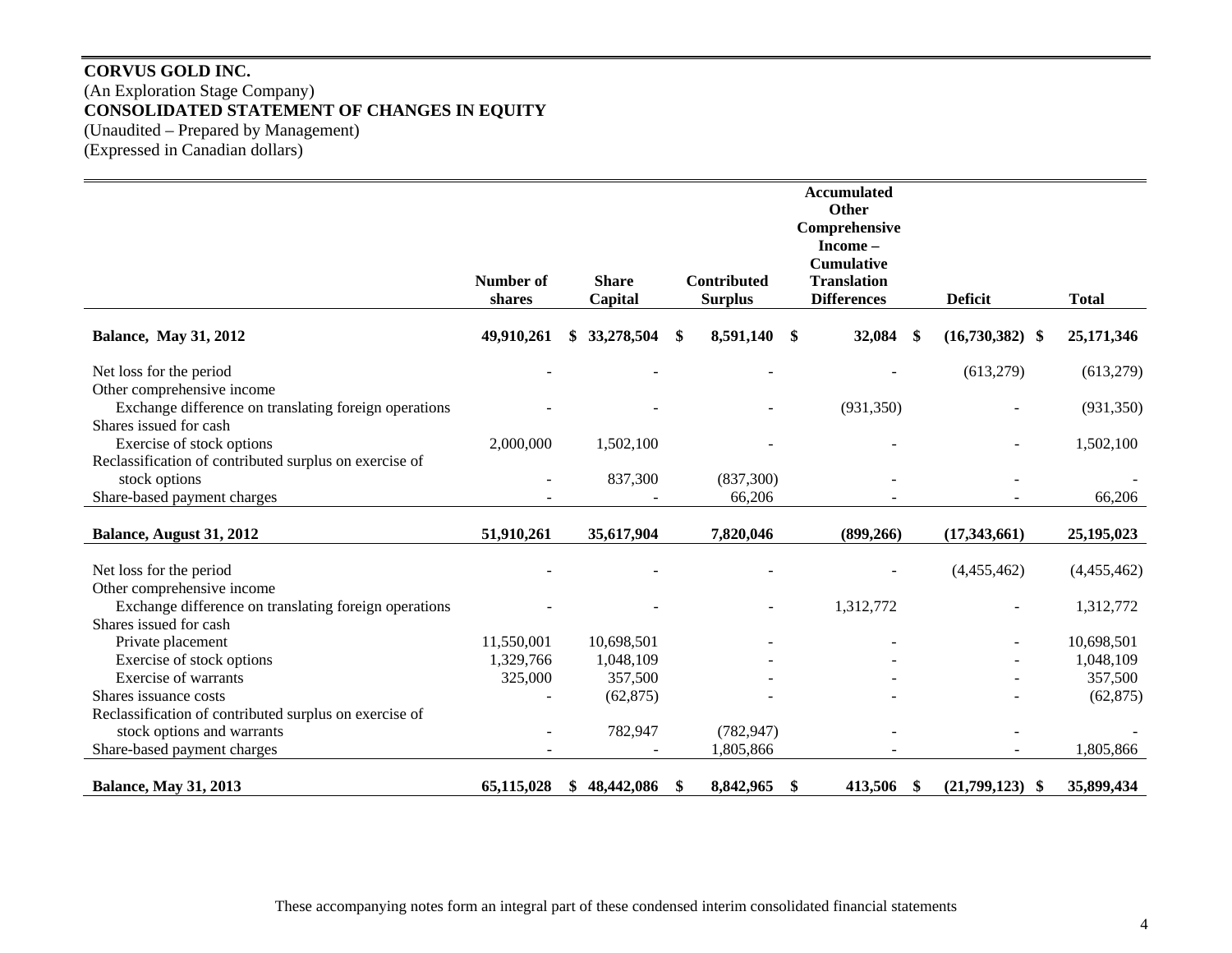# **CORVUS GOLD INC.**  (An Exploration Stage Company) **CONSOLIDATED STATEMENT OF CHANGES IN EQUITY**  (Unaudited – Prepared by Management) (Expressed in Canadian dollars)

|                                                        |            |                          |                    |   | <b>Accumulated</b> |                          |              |
|--------------------------------------------------------|------------|--------------------------|--------------------|---|--------------------|--------------------------|--------------|
|                                                        |            |                          |                    |   | <b>Other</b>       |                          |              |
|                                                        |            |                          |                    |   | Comprehensive      |                          |              |
|                                                        |            |                          |                    |   | Income –           |                          |              |
|                                                        |            |                          |                    |   | <b>Cumulative</b>  |                          |              |
|                                                        | Number of  | <b>Share</b>             | <b>Contributed</b> |   | <b>Translation</b> |                          |              |
|                                                        | shares     | Capital                  | <b>Surplus</b>     |   | <b>Differences</b> | <b>Deficit</b>           | <b>Total</b> |
| Balance, May 31, 2013 (carried over)                   | 65,115,028 | 48,442,086               | 8,842,965          | S | 413,506            | $(21,799,123)$ \$        | 35,899,434   |
|                                                        |            |                          |                    |   |                    |                          |              |
| Net loss for the period                                |            |                          |                    |   |                    | (1,273,341)              | (1,273,341)  |
| Other comprehensive income                             |            |                          |                    |   |                    |                          |              |
| Exchange difference on translating foreign operations  |            |                          |                    |   | 486,736            |                          | 486,736      |
| Shares issued for cash                                 |            |                          |                    |   |                    |                          |              |
| Exercise of stock options                              | 70,000     | 48,300                   |                    |   |                    |                          | 48,300       |
| Reclassification of contributed surplus on exercise of |            |                          |                    |   |                    |                          |              |
| stock options                                          |            | 23,366                   | (23,366)           |   |                    |                          |              |
| Share-based payment charges                            |            | $\overline{\phantom{0}}$ | 730,194            |   | ۰                  | $\overline{\phantom{a}}$ | 730,194      |
|                                                        |            |                          |                    |   |                    |                          |              |
| Balance, August 31, 2013                               | 65,185,028 | 48,513,752               | 9,549,793          |   | 900,242            | (23,072,464)             | 35,891,323   |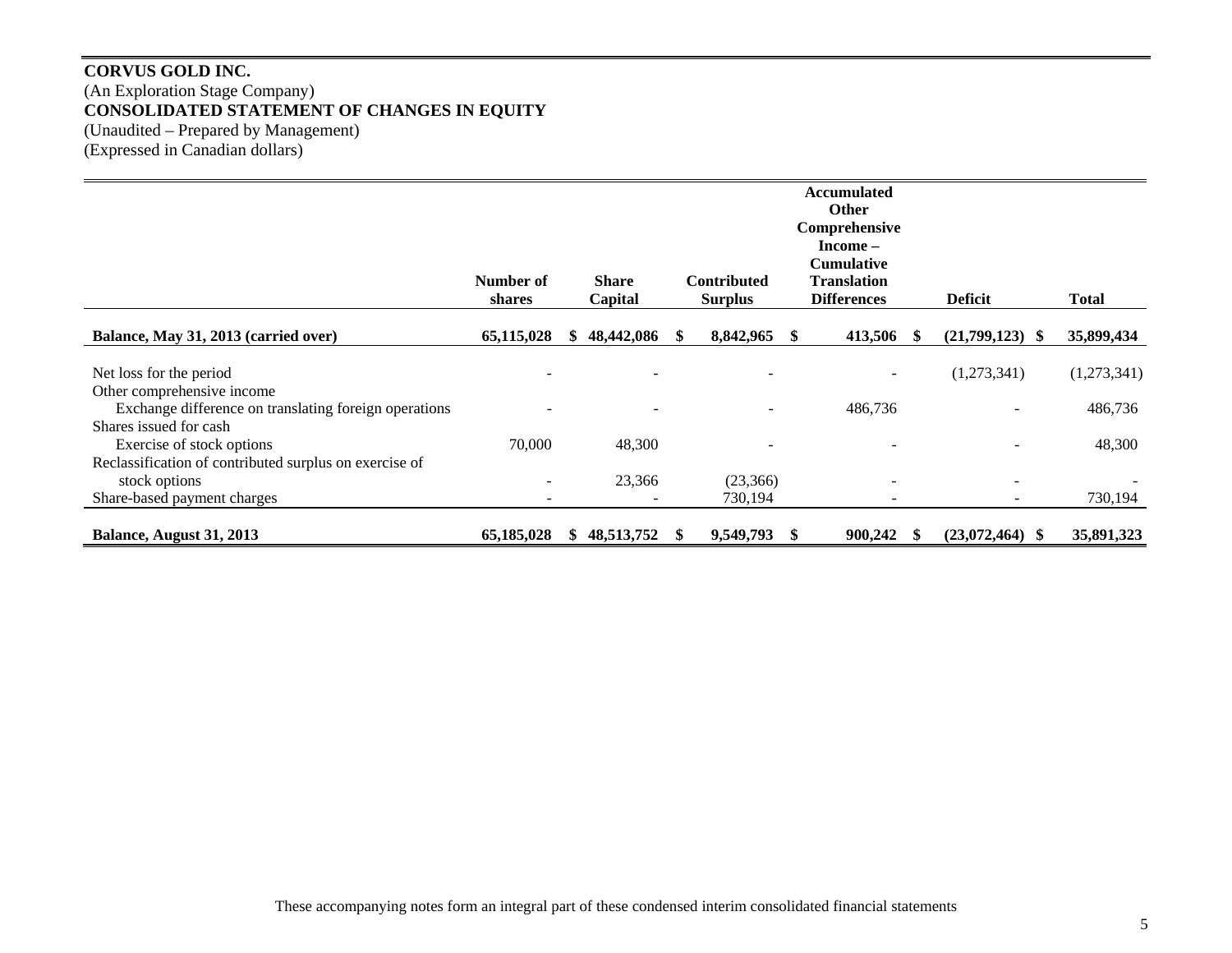### **1. NATURE AND CONTINUANCE OF OPERATIONS**

The Company was incorporated on April 13, 2010 under the BCBCA.

The Company is an exploration stage entity engaged in the business of acquiring, exploring and evaluating mineral properties, and either joint venturing or developing these properties further or disposing of them when the evaluation is completed. At August 31, 2013, the Company was in the exploration stage and had interests in properties in Alaska and Nevada, U.S.A.

The business of mining and exploration involves a high degree of risk and there can be no assurance that current exploration programs will result in profitable mining operations. The Company has no source of revenue, and has significant cash requirements to meet its administrative overhead and maintain its mineral property interests. The recoverability of amounts shown for exploration and evaluation assets is dependent on several factors. These include the discovery of economically recoverable reserves, the ability of the Company to obtain the necessary financing to complete the development of these properties, and future profitable production or proceeds from disposition of exploration and evaluation assets. The carrying value of the Company's exploration and evaluation assets does not reflect current or future values.

These condensed interim consolidated financial statements have been prepared on a going concern basis, which presume the realization of assets and discharge of liabilities in the normal course of business for the foreseeable future. The Company's ability to continue as a going concern is dependent upon achieving profitable operations and/or obtaining additional financing.

In assessing whether the going concern assumption is appropriate, management takes into account all available information about the future which is at least, but not limited to, 12 months from August 31, 2013. Management is aware, in making its assessment, of material uncertainties relating to events or conditions that may cast significant doubt upon the Company's ability to continue as a going concern, as explained in the following paragraph.

The Company has sustained losses from operations, and has an ongoing requirement for capital investment to explore its exploration and evaluation assets. Based on its current plans, budgeted expenditures, and cash requirements, the Company does not have sufficient cash to finance its current plans for at least 12 months from August 31, 2013. The Company expects that it will need to raise substantial additional capital to accomplish its business plan over the next several years. The Company expects to seek additional financing through equity financing. There can be no assurance as to the availability or terms upon which such financing might be available.

These condensed interim consolidated financial statements do not include any adjustments to the amounts and classification of assets and liabilities that might be necessary should the Company be unable to continue in business.

#### **2. SIGNIFICANT ACCOUNTING POLICIES**

#### **Basis of presentation**

#### Statement of compliance

These condensed interim consolidated financial statements have been prepared in accordance with International Financial Reporting Standards ("IFRS") as issued by the International Accounting Standards Board ("IASB") applicable to the preparation of interim financial statements, including International Accounting Standard ("IAS") 34, *"Interim Financial Reporting"*. The condensed interim consolidated financial statements should be read in conjunction with the annual financial statements for the year ended May 31, 2013, which have been prepared in accordance with IFRS as issued by the IASB.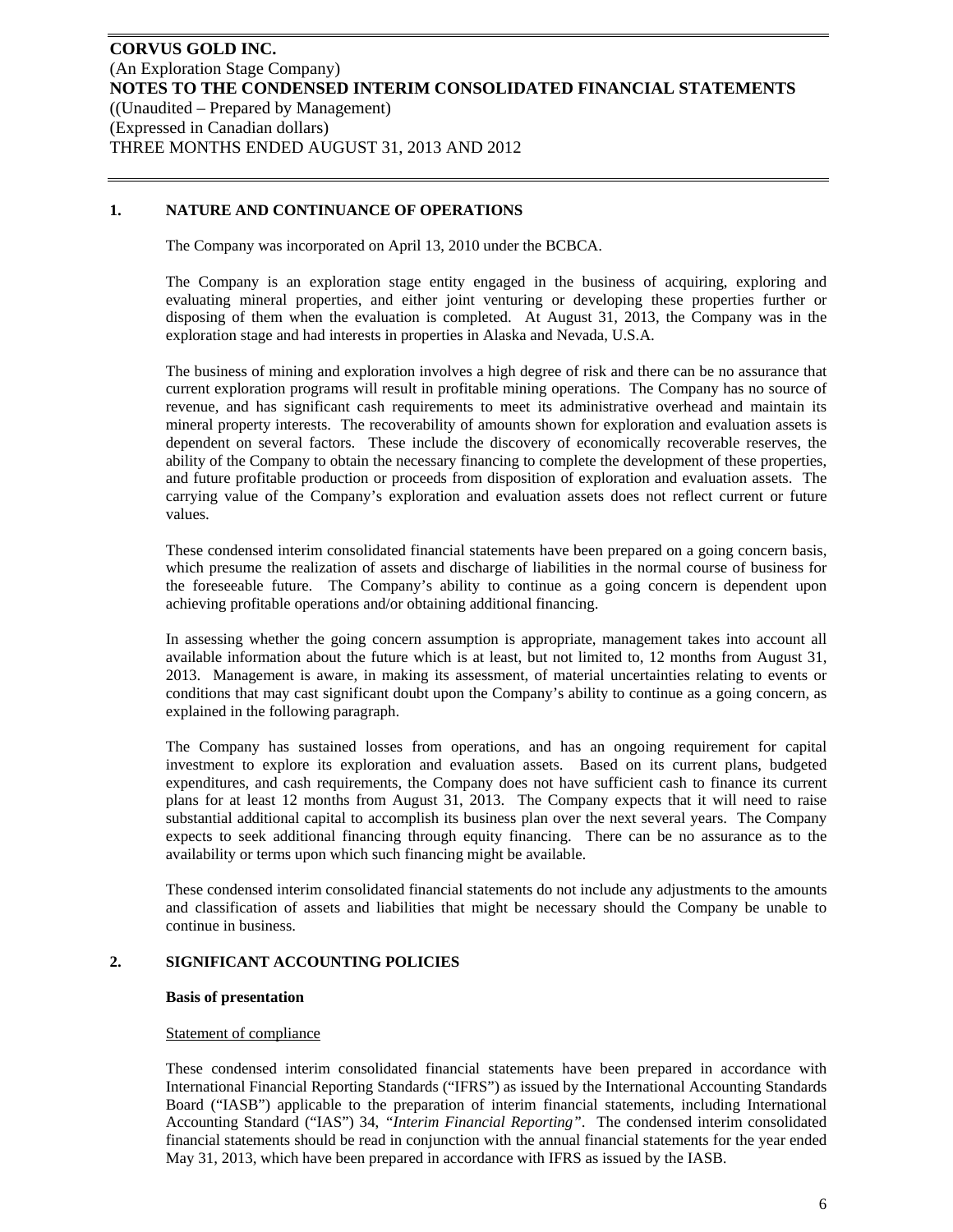### **2. SIGNIFICANT ACCOUNTING POLICIES (cont'd)**

#### **Basis of presentation (cont'd)**

#### Statement of compliance (cont'd)

The condensed interim consolidated financial statements have been prepared on a historical cost basis except for financial instruments classified as available-for-sale or fair value through profit and loss, which are stated at their fair value. In addition, these consolidated financial statements have been prepared using the accrual basis of accounting.

#### **Approval of consolidated financial statements**

The condensed interim consolidated financial statement of the Company for the three months ended August 31, 2013 were reviewed by the Audit Committee and approved and authorized for issue by the Board of Directors on October 10, 2013.

#### **Basis of Consolidation**

These consolidated financial statements include the accounts of the Company and its wholly-owned subsidiaries (collectively, the "Group"), Corvus Gold (USA) Inc. ("Corvus USA") (a Nevada corporation), Corvus Gold Nevada Inc. ("Corvus Nevada") (a Nevada corporation), Raven Gold Alaska Inc. ("Raven Gold") (an Alaska corporation) and SoN Land and Water LLC (a Nevada limited liability company). All intercompany transactions and balances were eliminated upon consolidation.

|                                           |               | Computer        |                 |    |                  |
|-------------------------------------------|---------------|-----------------|-----------------|----|------------------|
|                                           |               | Equipment       | <b>Vehicles</b> |    | <b>Total</b>     |
| Cost                                      |               |                 |                 |    |                  |
| <b>Balance, May 31, 2013</b><br>Additions | \$            | 35,652<br>1,706 | \$<br>70,728    | \$ | 106,380<br>1,706 |
| Currency translation adjustments          |               | 476             | 1,104           |    | 1,580            |
| Balance, August 31, 2013                  | \$            | 37,834          | \$<br>71,832    | \$ | 109,666          |
| <b>Depreciation</b>                       |               |                 |                 |    |                  |
| Balance at May 31, 2013                   | $\mathcal{S}$ | 14,593          | \$<br>27,145    | \$ | 41,738           |
| Depreciation of the period                |               | 1,645           | 3,271           |    | 4,916            |
| Currency translation adjustments          |               | 218             | 472             |    | 690              |
| <b>Balance at August 31, 2013</b>         | \$            | 16,456          | \$<br>30,888    | \$ | 47,344           |
| <b>Carrying amounts</b>                   |               |                 |                 |    |                  |
| At May 31, 2013                           |               | 21,059          | \$<br>43,583    | S  | 64,642           |
| At August 31, 2013                        | \$            | 21,378          | \$<br>40,944    | \$ | 62,322           |

#### **3. PROPERTY AND EQUIPMENT**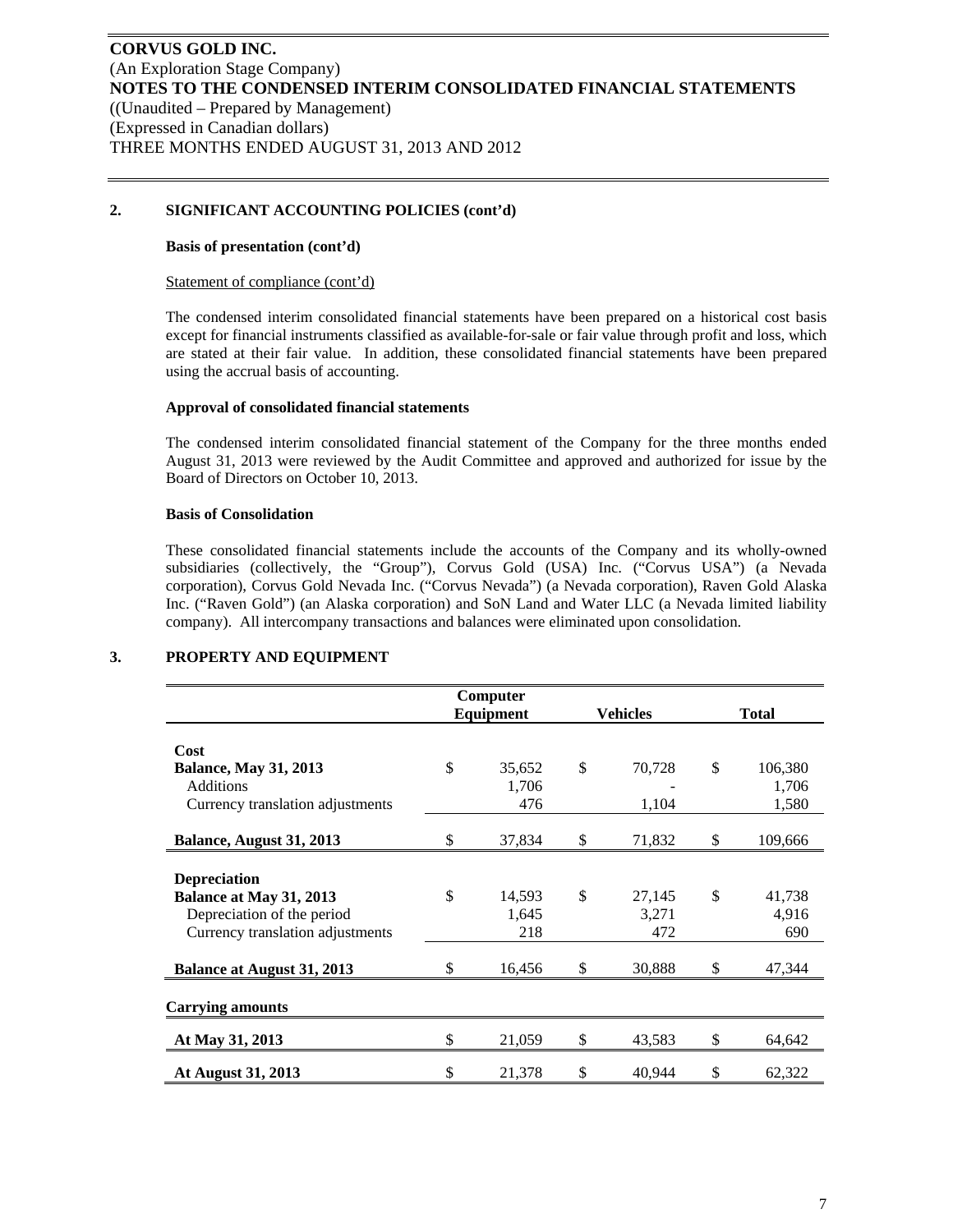### **4. RECLAMATION BOND**

As at August 31, 2013 the Company has not commenced development of any exploration and evaluation assets and accordingly a reasonable estimate of the timing of the cash flows cannot be made. The Company has posted non-interest bearing bonds totalling \$506,114 (USD 480,640) (May 31, 2013 - \$496,378 (USD 478,760)) with the Nevada Division of Minerals in the State of Nevada as security for these obligations. Fair value cannot be reasonably determined and accordingly the bonds have been recorded at historical cost, adjusted for current exchange rates.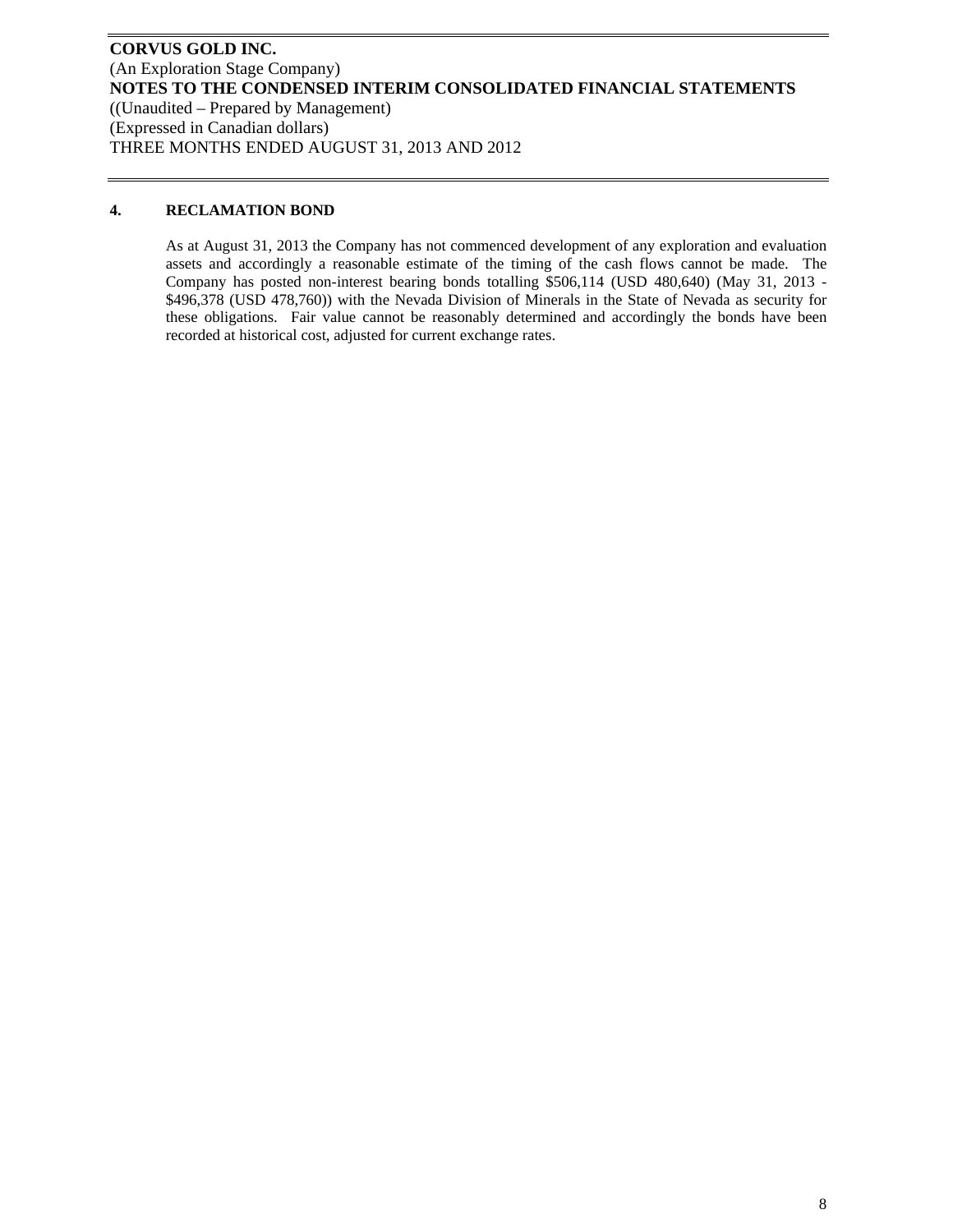# **CORVUS GOLD INC.** (An Exploration Stage Company) **NOTES TO THE CONDENSED INTERIM CONSOLIDATED FINANCIAL STATEMENTS**  ((Unaudited – Prepared by Management) (Expressed in Canadian dollars) THREE MONTHS ENDED AUGUST 31, 2013 AND 2012

#### **5.EXPLORATION AND EVALUATION ASSETS**

Accumulated costs in respect of mineral tenures and mineral rights owned, leased or under option, consist of the following:

|                                                             | West Pogo                    | Chisna          | North Bullfrog    |    | <b>LMS</b>               |    | Terra       | Gerfaut     |                          | <b>Total</b>       |
|-------------------------------------------------------------|------------------------------|-----------------|-------------------|----|--------------------------|----|-------------|-------------|--------------------------|--------------------|
|                                                             | (note 5(b))                  | (note 5(a))     | (notes 5(e))      |    | (note 5(c))              |    | (note 5(d)) | (note 5(f)) |                          |                    |
| <b>Balance, May 31, 2013</b>                                | \$<br>611,083                | \$<br>2,293,685 | \$<br>18,732,224  | S. | 2,655,888                | S. | 3,737,452   | \$          |                          | 28,030,332<br>\$   |
| Acquisition costs:<br>Cash payments<br>Common shares issued |                              |                 |                   |    | $\overline{\phantom{a}}$ |    |             |             | $\overline{\phantom{a}}$ |                    |
|                                                             | $\qquad \qquad \blacksquare$ |                 |                   |    | $\overline{\phantom{a}}$ |    |             |             |                          |                    |
| Deferred exploration costs:                                 |                              |                 |                   |    |                          |    |             |             |                          |                    |
| Advance to contractors                                      |                              |                 | (305, 858)        |    |                          |    |             |             |                          | (305, 858)         |
| Assay                                                       |                              |                 | 390,439           |    |                          |    |             |             |                          | 390,439            |
| Drilling                                                    |                              |                 | 1,094,429         |    |                          |    |             |             |                          | 1,094,429          |
| Equipment rental<br>Field costs                             |                              | 3,073           | 169,959<br>53,497 |    |                          |    | 8           | 1,638       |                          | 169,959            |
| Geological/Geophysical                                      |                              | 78              | 300,872           |    |                          |    |             |             |                          | 58,216<br>300,950  |
| Land maintenance & tenure                                   |                              | 1,815           | 141,888           |    |                          |    |             |             |                          | 143,703            |
| Permits                                                     |                              |                 | 2,001             |    |                          |    |             |             |                          | 2,001              |
| Professional fees                                           |                              |                 |                   |    |                          |    | 221         |             |                          | 221                |
| <b>Studies</b>                                              |                              |                 | 271,292           |    |                          |    |             |             |                          | 271,292            |
| Travel                                                      |                              | 1,057           | 63,424            |    |                          |    |             |             |                          | 64,481             |
|                                                             | $\sim$                       | 6,023           | 2,181,943         |    |                          |    | 229         | 1,638       |                          | 2,189,833          |
| Total expenditures for the period                           |                              | 6,023           | 2,181,943         |    |                          |    | 229         | 1,638       |                          | 2,189,833          |
| <b>Cost Recovery</b><br>Write-off                           |                              |                 |                   |    |                          |    |             |             |                          |                    |
| Currency translation adjustments                            | 9,548                        | 35,942          | 323,197           |    | 41,498                   |    | 58,401      | (1,638)     |                          | (1,638)<br>468,586 |
| Balance, August 31, 2013                                    | \$<br>620,631                | \$<br>2,335,650 | \$<br>21,237,364  | S  | 2,697,386                | \$ | 3,796,082   | \$          | ٠                        | \$30,687,113       |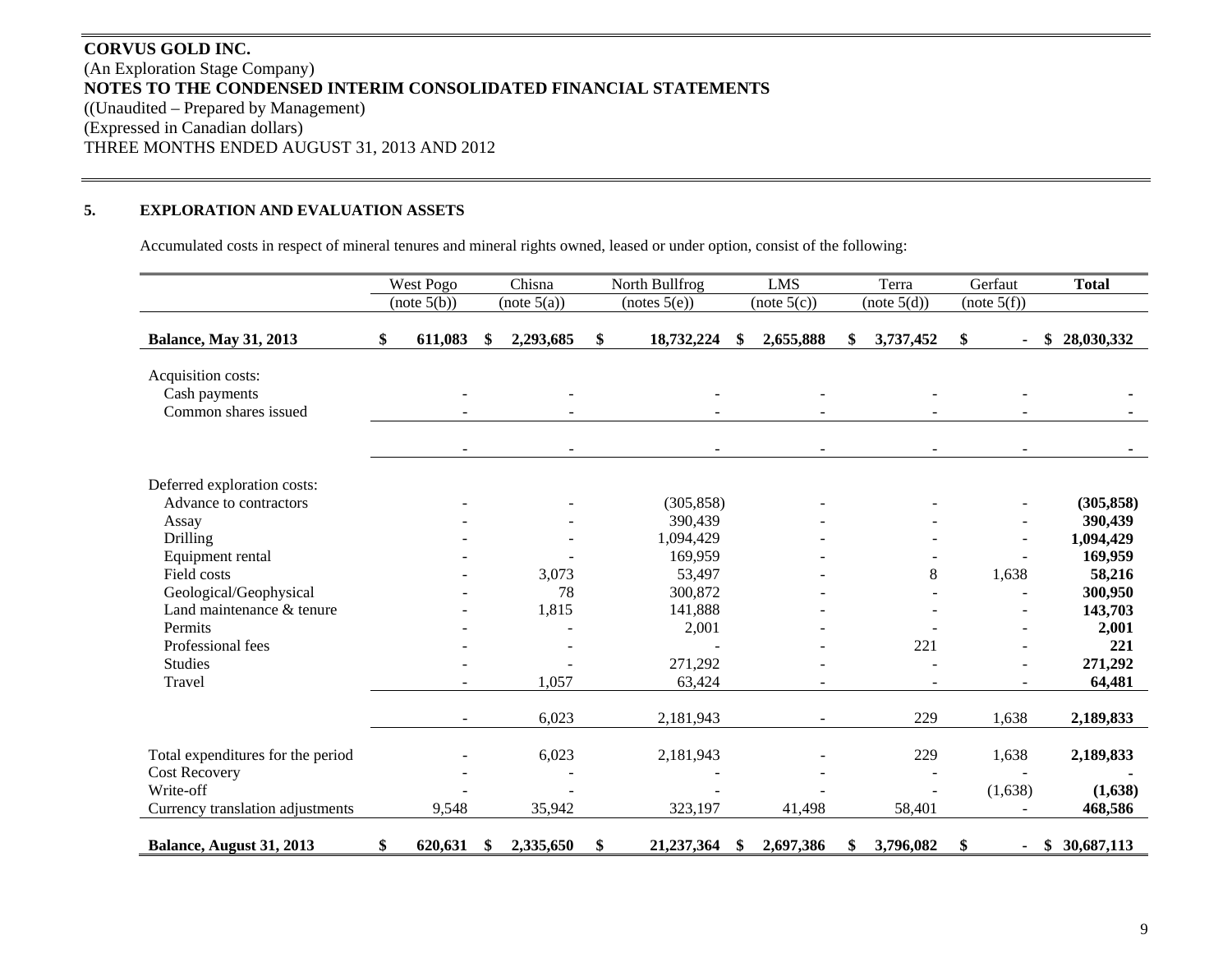On August 25, 2010, International Tower Hill Mines Ltd. ("ITH") completed a Plan of Arrangement (the "Arrangement") whereby its existing Alaska mineral properties (other than the Livengood project) and related assets and the North Bullfrog mineral property and related assets in Nevada were indirectly spun out into Corvus. As a consequence of the completion of the Arrangement, Corvus now holds the Terra, Chisna, LMS, West Pogo and North Bullfrog properties ("Spin-out Properties").

Pursuant to the Arrangement, the obligations and interests in the Spin-out Properties under the various property and related agreements have been transferred from ITH to the Company.

#### **a) Chisna Property, Alaska**

The Chisna property is located in the eastern Alaska Range, Alaska, and is comprised of unpatented mineral claims owned 100% by the Company and fee simple lands leased from Ahtna Incorporated.

On November 2, 2009, ITH and Talon Gold Alaska, Inc. (ITH's wholly-owned Alaskan subsidiary) ("Talon Gold") entered into an agreement (as amended) with Ocean Park Ventures Corp. ("OPV"). Pursuant to the agreement, an Alaskan subsidiary of OPV ("Subco") and Raven Gold formed a joint venture (the "OPV/Raven JV") for the purpose of exploring and developing the Chisna property.

On November 7, 2012, OPV withdrew from the joint venture and thereby returned 100% of the Chisna Project to the Company.

On March 24, 2010, Raven Gold entered into a Mineral Exploration Agreement with Option to Lease with Ahtna Incorporated ("Ahtna"), an Alaska Native Regional Corporation, concerning approximately 26,516 hectares of fee simple lands in the Athell Area of Alaska surrounding or adjacent to some of the blocks of mineral claims owned by Raven Gold (the "Ahtna Agreement").

The key terms of the Ahtna Agreement include the following:

- exclusive right to explore, and the option to enter into a mining lease to develop and mine, the subject lands for a six-year period
- annual option payments of USD 1.00 USD 1.25 per acre
- minimum exploration expenditures of USD 4.00 USD 8.00 per acre, provided that if the agreement is not terminated at the end of any option year, the exploration expenditures for the next year become a firm commitment
- at the end of the third year, Raven Gold will release at least 50% of the original lands subject to the agreement
- preferential contracting, hiring and training practice for Ahtna shareholders or designees
- scholarship contributions to the Ahtna Heritage Foundation (USD 10,000/year, subject to increase for inflation)
- all surface work subject to Ahtna archaeological and cultural clearance

As at August 31, 2013, the Ahtna Agreement is in good standing and the Company has made the required option payments, and completed the minimum exploration expenditures and contributions.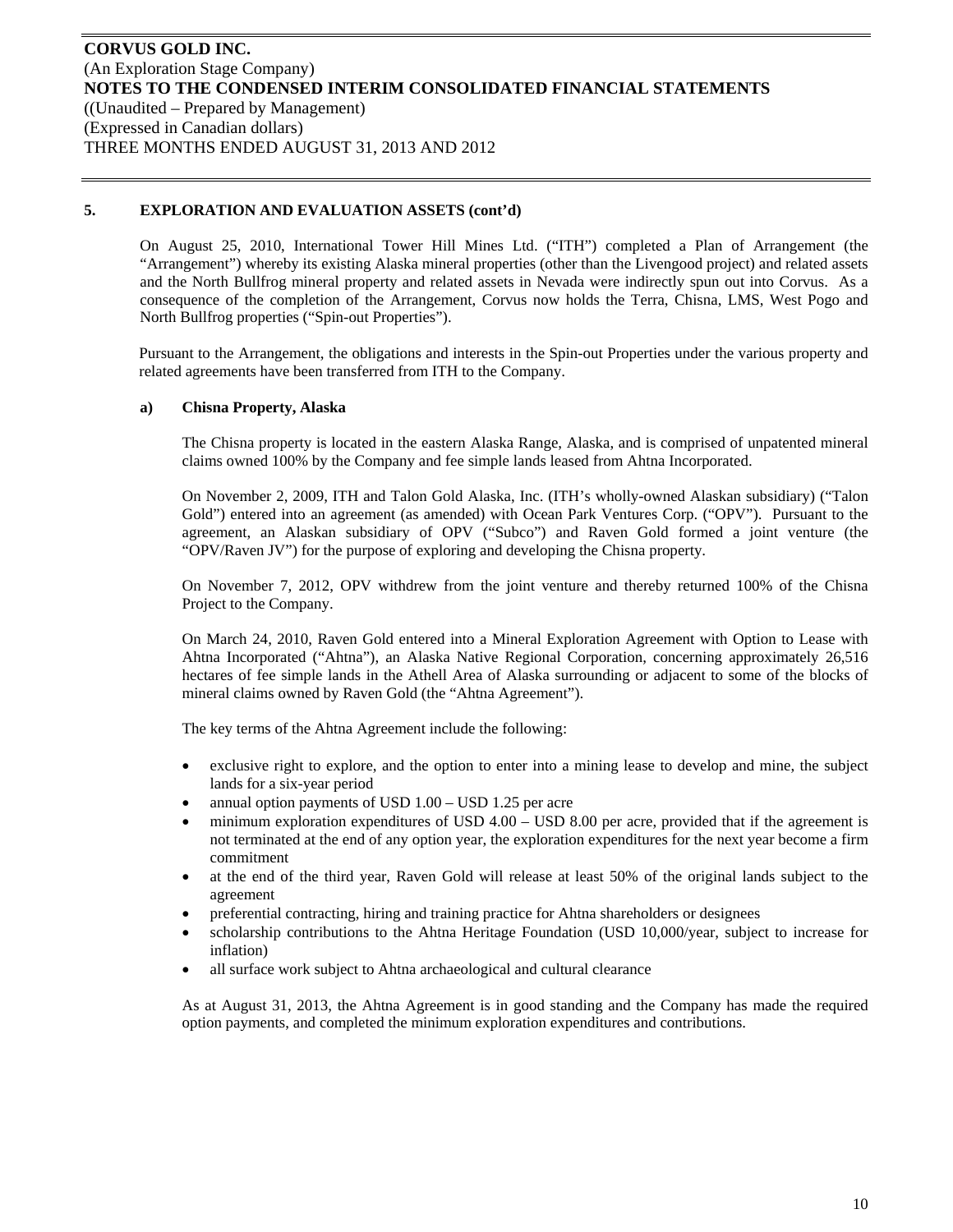#### **a) Chisna Property, Alaska (cont'd)**

Upon Raven Gold having expended an aggregate of USD 1,000,000 (including 2,500 feet of core drilling) and having completed a feasibility study over some or all of the land subject to the exploration agreement within the six year term of the Ahtna Agreement, Raven Gold has the option to enter into a mining lease. The key terms of the mining lease include:

- exclusive mining rights for an initial term of ten years and so long thereafter as commercial production continues
- minimum exploration expenditures of USD 4.00 USD 9.00 per acre subject to the lease until commercial production is achieved, escalating over time
- advance minimum royalty payments of USD 6.00 USD 12.00 per acre escalating over time (50% deductible from production royalties)
- NSR production royalties for gold and silver scaled from 2.5% (gold price USD 550 per ounce or less) to 14% (gold price USD 1,900 per ounce or higher). 2.5% on base metals and 3% on all minerals other than gold, silver or base metals
- in the event Raven Gold acquires rights to minerals within the area subject to the lease, the acquired minerals lands are subject to a production royalty in favour of Ahtna of 2% of the gross value of any gold and silver and a NSR of 1% on base metals
- Ahtna is also entitled to receive an amount by which 20% of the net profits realized by Raven Gold from its mining operations on Ahtna minerals (10% in the case of non-Ahtna minerals) in any year exceed the aggregate royalties paid by Raven Gold to Ahtna in that year
- Ahtna has the right to acquire a working interest in the lands subject to the lease, which is to be greater than or equal to 10% but not more than 15%, upon Raven Gold having made a production decision, and in consideration, Ahtna will be required to fund ongoing operations after such exercise in an amount equal to 200% of Ahtna's percentage share of the pre-production expenditures incurred by Raven Gold (not including advance minimum royalty payments to Ahtna).

#### **b) West Pogo Property, Alaska**

The West Pogo property is located approximately 50 kilometres north of Delta Junction, Alaska, and consists of unpatented mineral claims owned 100% by the Company.

On March 5, 2012, Raven Gold granted to Alix Resources Corp. ("Alix") the right to earn an interest in the West Pogo Property. In order to earn a 60% interest in the project, Alix is required to incur USD 5,000,000 in work expenditures on the project (with year one being USD 250,000) and pay annual payments of USD 25,000 (paid USD 25,000 on March 19, 2012) to Raven Gold, all over 5 years. Raven Gold will retain a 2 – 3% NSR royalty on the project, with Alix having the right to purchase 1% of the royalty for USD 1,000,000. Alix has the right to purchase Raven Gold's interest in the project by converting each 10% of interest into an additional 1% NSR. Alix has not made the 2013 option payment and has indicated it will be unable to proceed with the joint venture agreement, and the parties are currently negotiating the terms of Alix's withdrawal.

#### **c) LMS Property, Alaska**

The LMS property consists of unpatented mineral claims owned 100% by the Company.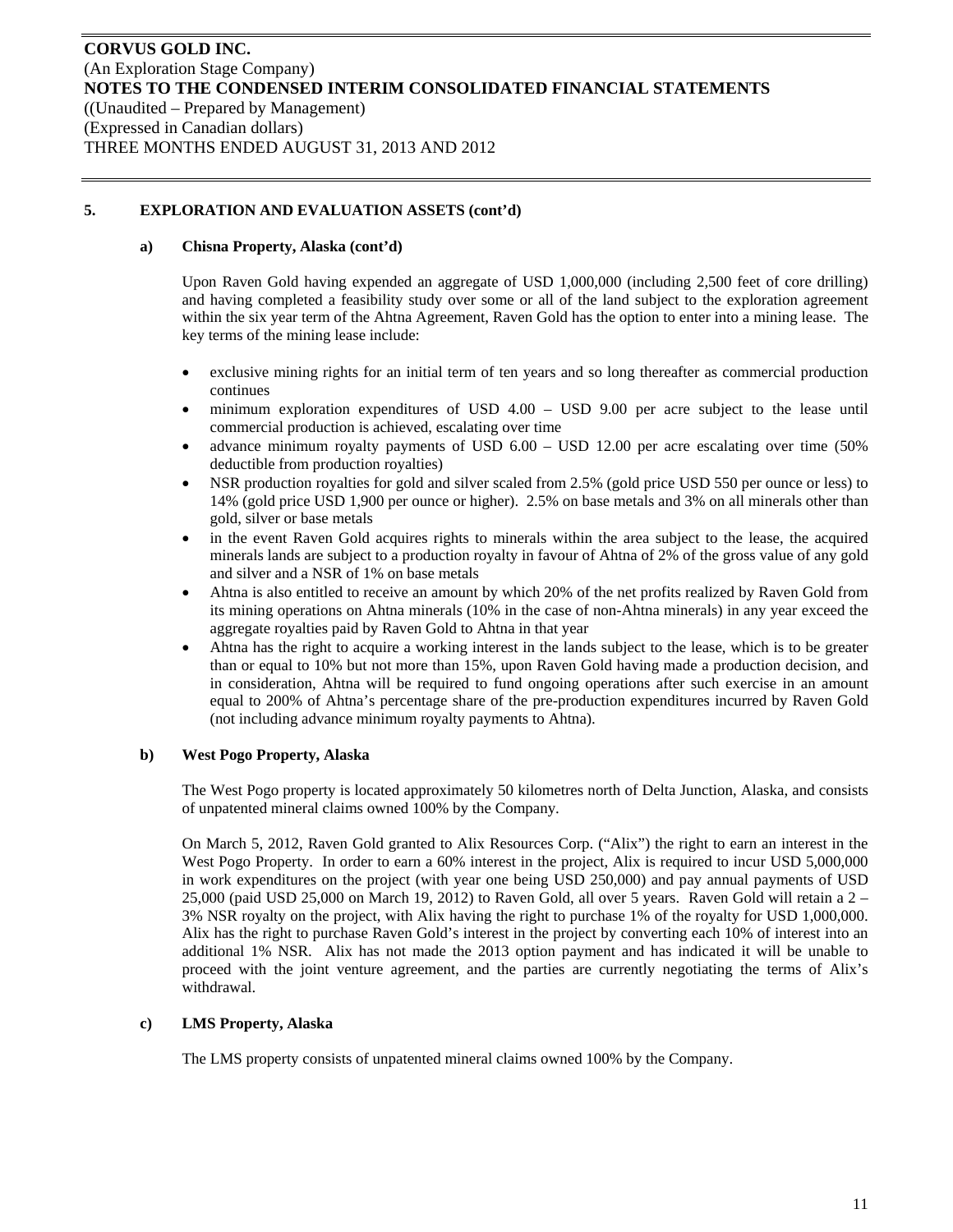#### **d) Terra Property, Alaska**

The Terra Property consists of State of Alaska unpatented lode mining claims held by the Company and State of Alaska unpatented lode mining claims leased from an individual. The lease requires a payment on execution of USD 25,000 (paid), and advance minimum royalties of USD 25,000 on or before March 22, 2006 (paid), USD 50,000 on or before March 22, 2007 (paid), USD 75,000 on or before March 22, 2008 (paid), USD 100,000 on or before March 22, 2009 (paid) and each subsequent March 22 until March 22, 2015 (paid USD 100,000 on each of February 2, 2010, March 21, 2011, March 22, 2012, and March 21, 2013), and thereafter USD 125,000 until the expiry of the lease (all of which are recoverable from production royalties). The lessor is entitled to receive a NSR production royalty on gold equal to 3.0% if the gold price is USD 450 per ounce or lower and 4% if the gold price is USD 450 per ounce or higher, plus a NSR royalty of 4% on all other mineral products other than gold. 1% of the royalty may be purchased for USD 1,000,000 and a further 1% for USD 3,000,000.

On February 26, 2010, ITH signed a letter of intent ("LOI") to enter into a joint venture with American Mining Corporation ("AMC"), a private Nevada corporation, on the Terra Property. Pursuant to the LOI, an Alaskan subsidiary of AMC and Raven Gold were to form a joint venture with the aim of developing the Terra Property to production. On May 17, 2010, AMC assigned the Terra Project LOI to Terra Mining Corporation ("TMC"), a company incorporated under the laws of British Columbia. On September 15, 2010, Raven Gold and Terra Gold Corporation (a US subsidiary of TMC) ("TGC") entered into the formal joint venture agreement (as amended) to give effect to the joint venture ("Terra JV"). On March 1, 2011, TMC was acquired by, and became a wholly owned subsidiary of, WestMountain Index Advisor, Inc. a public company based in Denver, Colorado ("WestMountain").

Effective September 15, 2010, TGC will have an initial 51% interest in the Terra Property, subject to TGC funding an aggregate of USD 6,000,000 in direct exploration and development expenditures on or before December 31, 2013 with initial USD 1,000,000 being required prior to December 31, 2011. As part of the funding, TGC will pay Raven Gold an aggregate of USD 200,000 as payment for the camp and equipment previously constructed by ITH and acquired by Raven Gold (USD 33,000 received February 16, 2012, USD 67,000 received March 5, 2012 and USD 100,000 received on January 4, 2013).

TGC is required to pay to ITH, the former holder of the Terra Property, an aggregate of USD 300,000 (USD 300,000 received by ITH) in stages to December 31, 2012. TGC/TMC are required to deliver to ITH an aggregate of 750,000 common shares of TMC (now 750,000 WestMountain common shares) prior to December 31, 2012 (750,000 common shares received by ITH).

TGC has granted Raven Gold a sliding scale NSR royalty between 0.5% and 5% on all precious metal production for the Terra Property and a 1% NSR royalty on all base metal production.

If TGC fails to fund any portion of the initial first year commitment and eventual three year commitment, or if the required payments and shares are not delivered to ITH, Raven Gold will be entitled to terminate the agreement and retain 100% of the property.

After it has completed its initial USD 6,000,000 contribution, TGC will have the option to increase its interest in the project by 29% (to a total of 80%) by funding an additional USD 3,050,000 of development work. To exercise such option, TGC/TMC will be required to pay ITH an additional USD 150,000 and deliver an additional 250,000 common shares of WestMountain.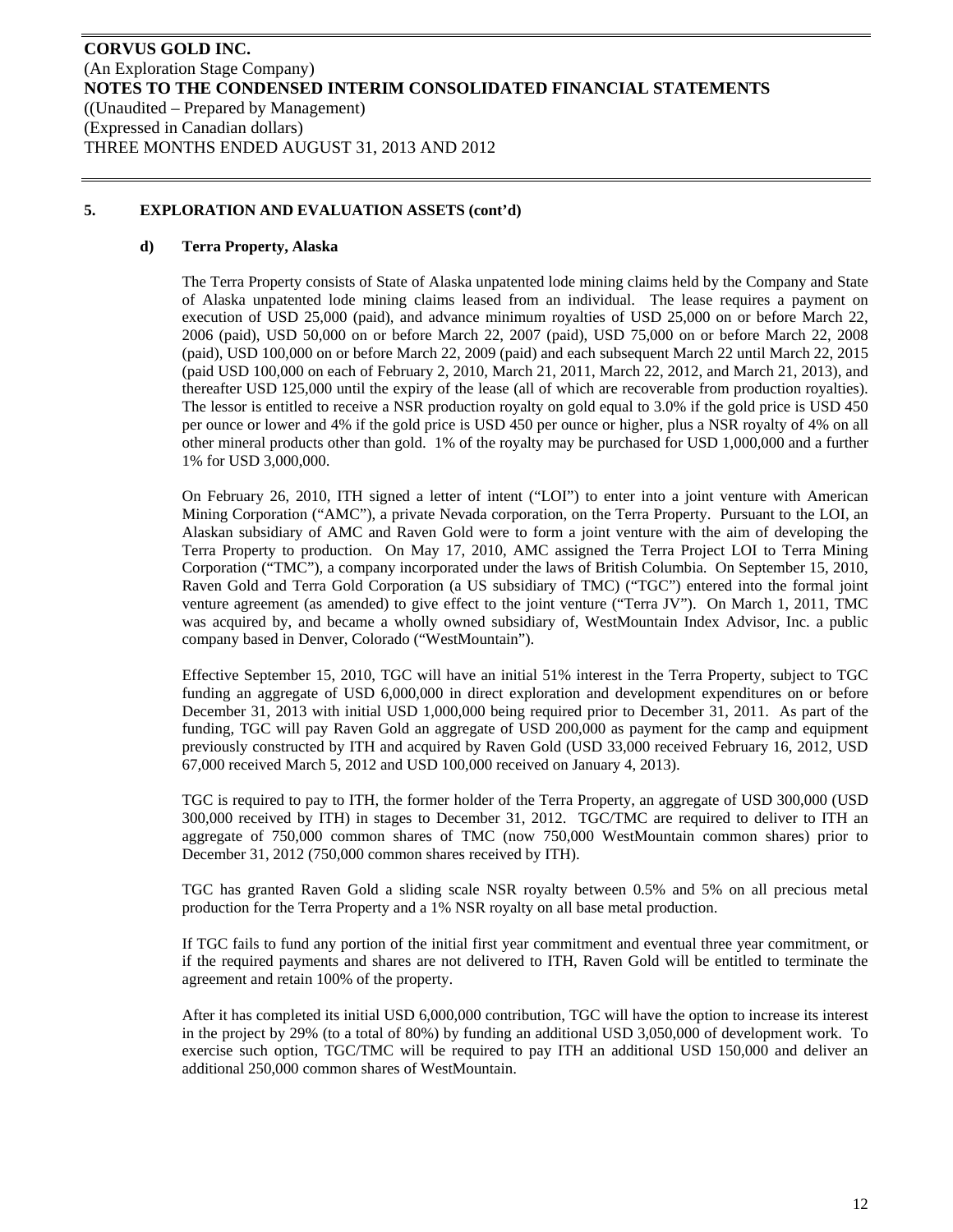#### **d) Terra Property, Alaska (cont'd)**

Following TGC having completed its initial contribution (if it does not elect to acquire an additional 29% interest) or having earned an 80% interest (if it does), each party will be required to contribute its pro rata share of further expenditures. Should the interest of Raven Gold be diluted below 10% as a consequence of it not funding its proportionate share of the joint venture expenditures, the residual interest of Raven Gold interest will be converted to an additional property wide 1% NSR royalty on all metals produced.

On February 18, 2013, Raven Gold signed a letter of intent ("LOI") to sell all of its joint venture participating interest in the Terra Property to TGC.

The key proposed terms for the sales include the following:

- USD 50,000 deposit paid by TGC at signing of LOI (received on March 1, 2013)
- closing deadline of April 15, 2013 (since extended), with an initial payment of USD 3,000,000 due at closing and USD  $2,000,000$  due 90 days following (on July 15, 2013), with a final USD  $1,000,000$ payment due on the first anniversary of the closing. The last two payments are secured by a first mortgage on the Terra Property
- 750,000 shares of WestMountain stock are to be issued to Raven Gold at closing. Raven Gold will agree to hold such stock for 24 months following closing
- Raven Gold's retained royalty will be amended to be a sliding scale NSR royalty of 0.5% to 3% on precious metals and a flat 2% NSR royalty on all base metals
- TGC will pay USD 150,000 and deliver 250,000 WestMountain shares to ITH, as required by the present joint venture agreement in order for TGC to vest its maximum interest
- At closing, TCG will pay Raven Gold the value of Raven Gold's 3% NSR royalty on the 2012 gold and silver production from Terra.

WestMountain continues to pursue the purchase of the Company's interest in the Terra Property but was not able to raise the necessary funds to complete the transaction on the agreed terms as at August 31, 2013. A potential revision to the terms of the purchase is presently under consideration.

#### **e) North Bullfrog Project, Nevada**

The Company's North Bullfrog project consists of certain leased patented lode mining claims and an additional 758 federal unpatented mining claims owned 100% by the Company.

#### (i) **Interests acquired from Redstar Gold Corp.**

On October 9, 2009, a US subsidiary of ITH at the time (Corvus Nevada) completed the acquisition of all of the interests of Redstar Gold Corp. ("Redstar") and Redstar Gold U.S.A. Inc. ("Redstar US") in the North Bullfrog project, which consisted of the following leases: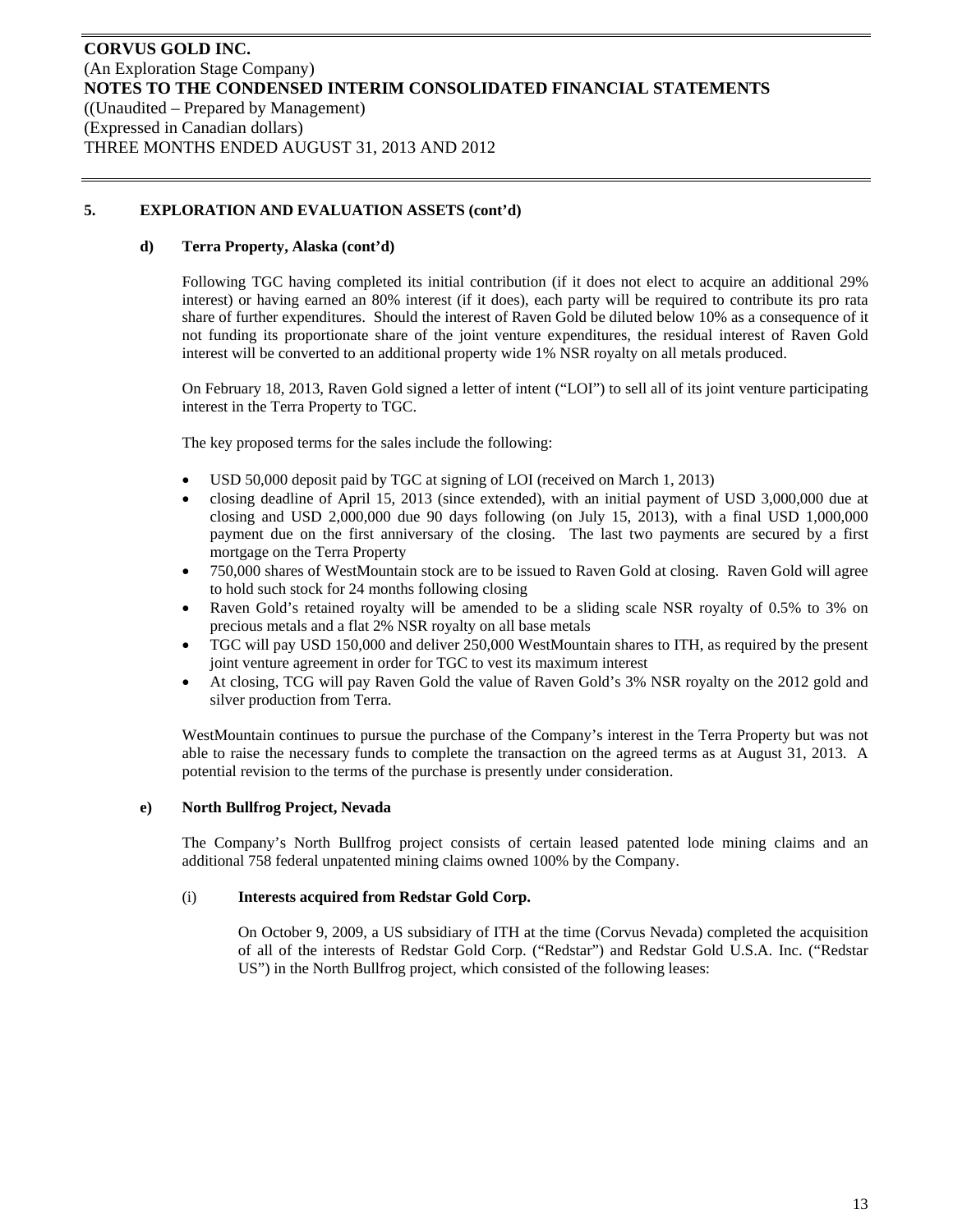#### **e) North Bullfrog Project, Nevada (cont'd)**

#### (i) **Interests acquired from Redstar Gold Corp. (cont'd)**

- (1) Pursuant to a mining lease and option to purchase agreement made effective October 27, 2008 between Redstar and an arm's length limited liability company, Redstar has leased (and has the option to purchase) 12 patented mining claims referred to as the "Connection" property. The ten-year, renewable mining lease requires advance minimum royalty payments (recoupable from production royalties, but not applicable to the purchase price if the option to purchase is exercised) of USD 10,800 (paid) on signing and annual payments for the first three anniversaries of USD 10,800 (paid) and USD 16,200 for every year thereafter (paid to September 30, 2013). Redstar has an option to purchase the property (subject to the NSR royalty below) for USD 1,000,000 at any time during the life of the lease. Production is subject to a 4% NSR royalty, which may be purchased by the lessee for USD 1,250,000 per 1% (USD 5,000,000 for the entire royalty).
- (2) Pursuant to a mining lease made and entered into as of May 8, 2006 between Redstar and two arm's length individuals, Redstar has leased 3 patented mining claims which form part of the North Bullfrog project holdings. The lease is for an initial term of 10 years, and for so long thereafter as mining activities continue on the claims or contiguous claims held by the lessee. The lessee is required to pay advance minimum royalty payments (recoupable from production royalties) of USD 4,000 on execution, USD 3,500 on each of May 8, 2007, 2008 and 2009 (paid), USD 4,500 on May 8, 2010 and each anniversary thereafter, adjusted for inflation (paid to May 8, 2013). The lessor is entitled to receive a 2% NSR royalty on all production, which may be purchased by the lessee for USD 1,000,000 per 1% (USD 2,000,000 for the entire royalty).
- (3) Pursuant to a mining lease made and entered into as of May 8, 2006 between Redstar and an arm's length private Nevada corporation, Redstar has leased 2 patented mining claims which form part of the North Bullfrog project holdings. The lease is for an initial term of 10 years, and for so long thereafter as mining activities continue on the claims or contiguous claims held by the lessee. The lessee is required to pay advance minimum royalty payments (recoupable from production royalties) of USD 2,000 on execution, USD 2,000 on each of May 8, 2007, 2008 and 2009 (paid), USD 3,000 on May 8, 2010 and each anniversary thereafter, adjusted for inflation (paid to May 8, 2013). The lessor is entitled to receive a 3% NSR royalty on all production, which may be purchased by the lessee for USD 850,000 per 1% (USD 2,550,000 for the entire royalty).
- (4) Pursuant to a mining lease made and entered into as of May 16, 2006 between Redstar and an arm's length individual, Redstar has leased 12 patented mineral claims which form part of the North Bullfrog project holdings. The lease is for an initial term of 10 years, and for so long thereafter as mining activities continue on the claims or contiguous claims held by the lessee. The lessee is required to pay advance minimum royalty payments (recoupable from production royalties) of USD 20,500 on execution and USD 20,000 on each anniversary thereafter (paid to May 16, 2013). The lessor is entitled to receive a 4% NSR royalty on all production, which may be purchased by the lessee for USD 1,000,000 per 1% (USD 4,000,000 for the entire royalty).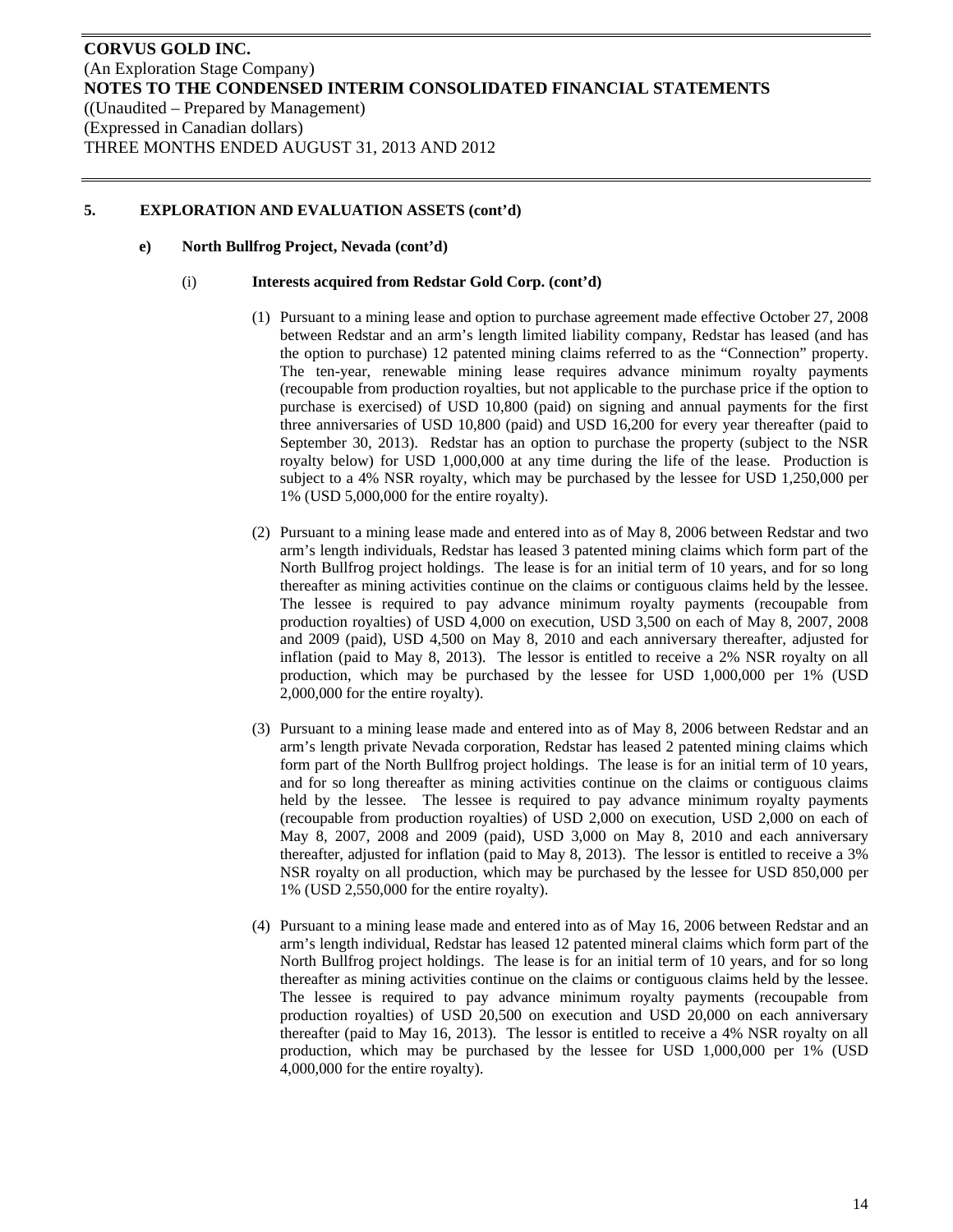#### **e) North Bullfrog Project, Nevada (cont'd)**

#### (i) **Interests acquired from Redstar Gold Corp. (cont'd)**

- (5) Pursuant to a mining lease made and entered into as of May 22, 2006 between Redstar and two arm's length individuals, Redstar has leased 3 patented mineral claims which form part of the North Bullfrog project holdings. The lease is for an initial term of 10 years, and for so long thereafter as mining activities continue on the claims or contiguous claims held by the lessee. The lessee is required to pay advance minimum royalty payments (recoupable from production royalties) of USD 8,000 on execution, USD 4,800 on each of May 22, 2007, 2008 and 2009 (paid), USD 7,200 on May 22, 2010 and each anniversary thereafter, adjusted for inflation (paid to May 22, 2013). The lessor is entitled to receive a 2% NSR royalty on all production, which may be purchased by the lessee for USD 1,000,000 per 1% (USD 2,000,000 for the entire royalty).
- (6) Pursuant to a mining lease made and entered into as of June 16, 2006 between Redstar and an arm's length individual, Redstar has leased one patented mineral claims which form part of the North Bullfrog project holdings. The lease is for an initial term of 10 years, and for so long thereafter as mining activities continue on the claims or contiguous claims held by the lessee. The lessee is required to pay advance minimum royalty payments (recoupable from production royalties) of USD 2,000 on execution, USD 2,000 on each of June 16, 2007, 2008 and 2009 (paid), USD 3,000 on June 16, 2010 and each anniversary thereafter, adjusted for inflation (paid to June 16, 2013). The lessor is entitled to receive a 2% NSR royalty on all production, which may be purchased by the lessee for USD 1,000,000 per 1% (USD 2,000,000 for the entire royalty).

As a consequence of the acquisition of Redstar and Redstar US's interest in the foregoing leases, Corvus Nevada is now the lessee under all of such leases. The Company acquired all of the shares of Corvus Nevada on August 26, 2010 upon the completion of the Arrangement.

#### (ii) **Interests acquired directly by Corvus Nevada**

- (1) Pursuant to a mining lease and option to purchase agreement made effective December 1, 2007 between Corvus Nevada and a group of arm's length limited partnerships, Corvus Nevada has leased (and has the option to purchase) patented mining claims referred to as the "Mayflower" claims which form part of the North Bullfrog project. The terms of the lease/option are as follows:
	- ¤ *Terms*: Initial term of five years, commencing December 1, 2007, with the option to extend the lease for an additional five years. The lease will continue for as long thereafter as the property is in commercial production or, alternatively, for an additional three years if Corvus Nevada makes advance minimum royalty payments of USD 100,000 per year (which are recoupable against actual production royalties).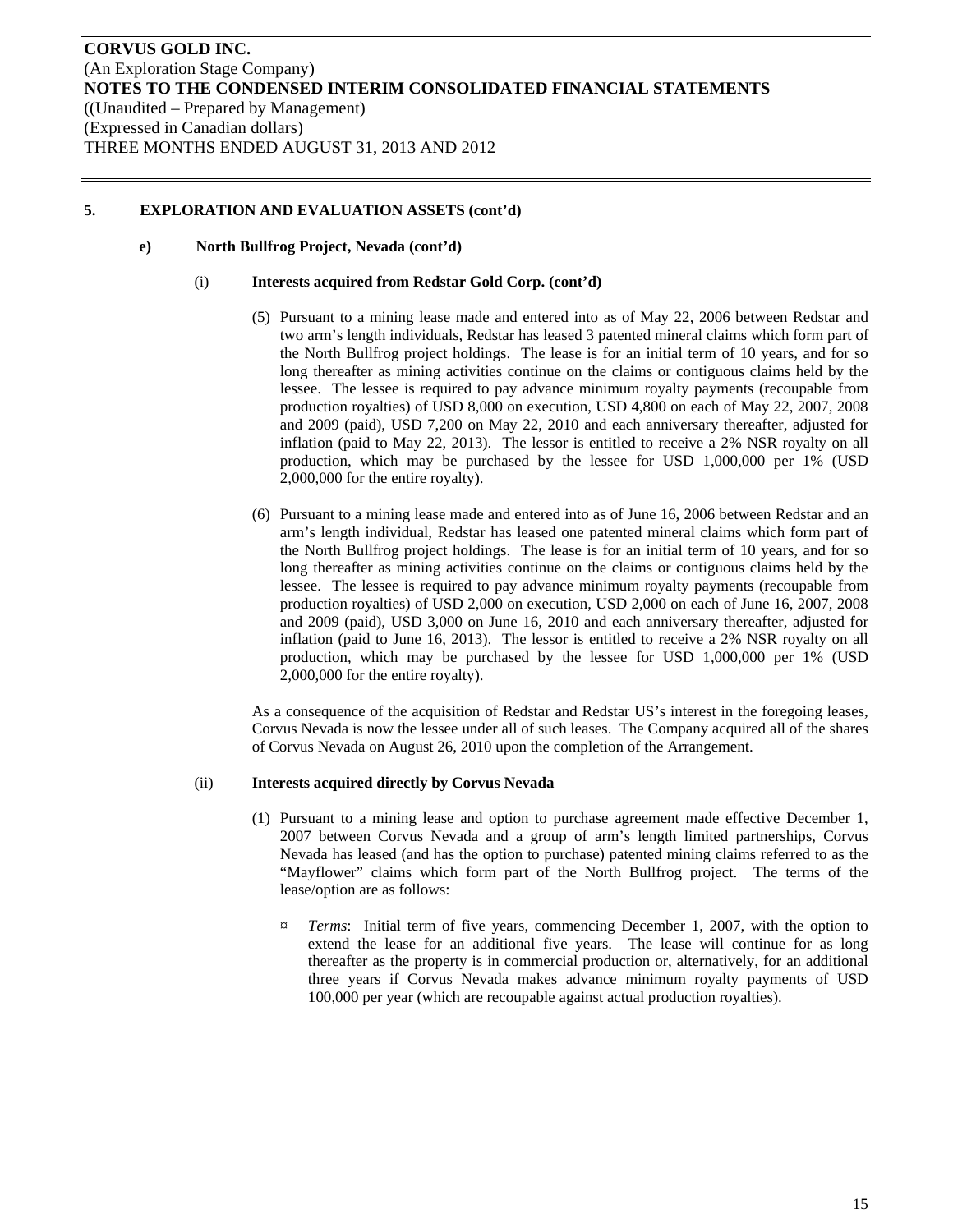#### **e) North Bullfrog Project, Nevada (cont'd)**

#### (ii) **Interests acquired directly by Corvus Nevada (cont'd)**

- ¤ *Lease Payments*: USD 5,000 (paid) and 25,000 common shares of ITH (delivered) following regulatory acceptance of the transaction; and an additional USD 5,000 and 20,000 common shares on each of the first through fourth lease anniversaries (paid and issued). Pursuant to an agreement with the lessors, in lieu of the 20,000 ITH shares due December 1, 2010, Corvus Nevada paid USD 108,750 on November 10, 2010 and delivered 46,250 common shares of the Company on December 2, 2010. If Corvus Nevada elects to extend the lease for a second five-year term, it will pay USD 10,000 and deliver 50,000 common shares of ITH upon election being made, and an additional 50,000 common shares of ITH on each of the fifth through ninth anniversaries (USD 10,000 paid on October 31, 2012 and 50,000 common shares of ITH delivered on October 25, 2012).
- ¤ *Work Commitments*: USD 100,000 per year for the first three years (incurred), USD 200,000 per year for the years  $4 - 6$  (incurred) and USD 300,000 for the years  $7 - 10$ . Excess expenditures in any year may be carried forward. If Corvus Nevada does not incur the required expenditures in year one, the deficiency is required to be paid to the lessors.
- ¤ *Retained Royalty*: Corvus Nevada will pay the lessors a NSR royalty of 2% if the average gold price is USD 400 per ounce or less, 3% if the average gold price is between USD 401 and USD 500 per ounce and 4% if the average gold price is greater than USD 500 per ounce.
- (2) Pursuant to a mining lease and option to purchase made effective March 1, 2011 between Corvus Nevada and an arm's length individual, Corvus Nevada has leased, and has the option to purchase, 2 patented mineral claims which form part of the North Bullfrog project holdings. The lease is for an initial term of 10 years, subject to extension for an additional 10 years (provided advance minimum royalties are timely paid), and for so long thereafter as mining activities continue on the claims. The lessee is required to pay advance minimum royalty payments (recoupable from production royalties, but not applicable to the purchase price if the option to purchase is exercised) of USD 20,000 on execution (paid), USD 25,000 on each of March 1, 2012 (paid), 2013 (paid) and 2014, USD 30,000 on March 1, 2015 and each anniversary thereafter, adjusted for inflation. The lessor is entitled to receive a 2% NSR royalty on all production. The lessee may purchase the royalty for USD 1,000,000 per 1%. If the lessee purchases the entire royalty (USD 2,000,000) the lessee will also acquire all interest of the lessor in the subject property.
- (3) Pursuant to a purchase agreement made effective March 28, 2013, Corvus Nevada has agreed to purchase the surface rights of five patented mining claims owned by two arm's length individuals for USD 160,000 payable on closing (March 28, 2013). The Terms include payment by Corvus Nevada of a fee of USD 0.02 per ton of overburden to be stored on the property, subject to payment of a minimum of 12 million short tons. The minimum tonnage fee (USD 240,000 (note 6)) bears interest at 4.77% per annum from closing and is evidenced by a promissory note due on the sooner of the commencing of use of the property for waste materials storage or December 31, 2015.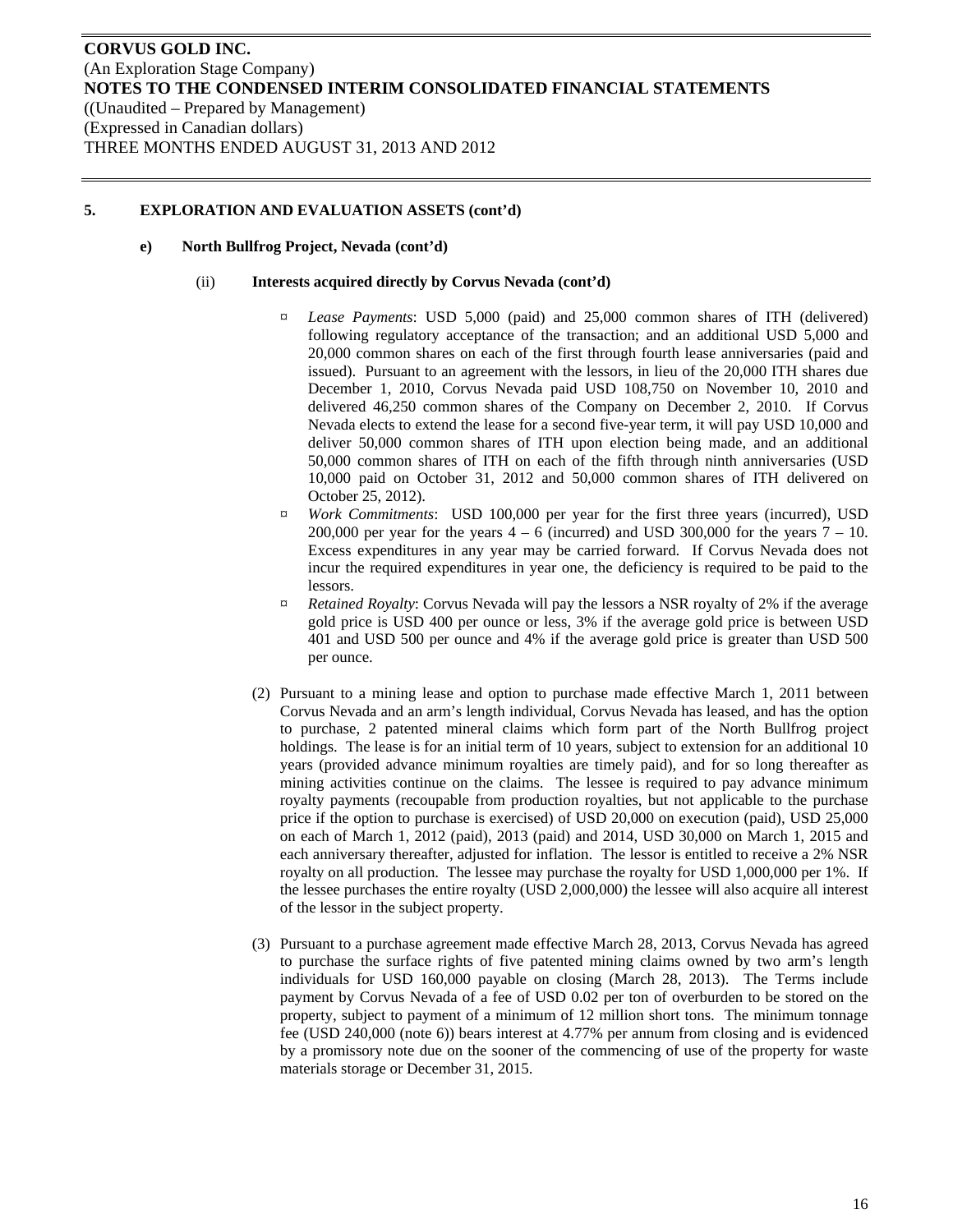#### **f) Gerfaut Property, Quebec**

On February 2, 2012, the Company signed an agreement ("Gerfaut Agreement") with respect to an option/joint venture with Les Ressources Tectonic Inc. ("LRT"), an arm's length private company, whereby the Company may acquire up to an 80% interest in the Gerfaut Property ("Gerfaut claims"), consisting of 60 mineral claims located in Northern Quebec.

During the period ended May 31, 2013, the Company terminated the Gerfaut Agreement. As a result, the Company wrote-off exploration and evaluations costs of \$1,638 during the period ended August 31, 2013 (2012 - \$nil).

#### **Acquisitions**

The acquisition of title to mineral properties is a detailed and time-consuming process. The Company has taken steps, in accordance with industry norms, to verify title to mineral properties in which it has an interest. Although the Company has taken every reasonable precaution to ensure that legal title to its properties is properly recorded in the name of the Company (or, in the case of an option, in the name of the relevant optionor), there can be no assurance that such title will ultimately be secured.

#### **Environmental Expenditures**

The operations of the Company may in the future be affected from time to time in varying degrees by changes in environmental regulations, including those for future removal and site restoration costs. Both the likelihood of new regulations and their overall effect upon the Company vary greatly and are not predictable. The Company's policy is to meet or, if possible, surpass standards set by relevant legislation by application of technically proven and economically feasible measures.

Environmental expenditures that relate to ongoing environmental and reclamation programs are charged against earnings as incurred or capitalized and amortized depending on their future economic benefits. Estimated future removal and site restoration costs, when the ultimate liability is reasonably determinable, are charged against earnings over the estimated remaining life of the related business operation, net of expected recoveries. The Company has determined as of August 31, 2013, the disturbances to earth are minimal, therefore has not recorded a provision for environmental expenditures.

#### **6. PROMISSORY NOTE PAYABLE**

As at March 28, 2013 the Company issued a promissory note payable of USD 240,000 (2013 – USD 240,000) bearing interest at 4.77% per annum due on the sooner of the commencing of use of the property for waste materials storage as stated in note 5(e)(ii)(3) or December 31, 2015.

#### **7. SHARE CAPITAL**

#### **Authorized**

Unlimited common shares without par value.

#### **Share issuances**

During the period ended August 31, 2013:

a) An aggregate of 70,000 shares were issued on exercise of 70,000 stock options for gross proceeds of \$48,300.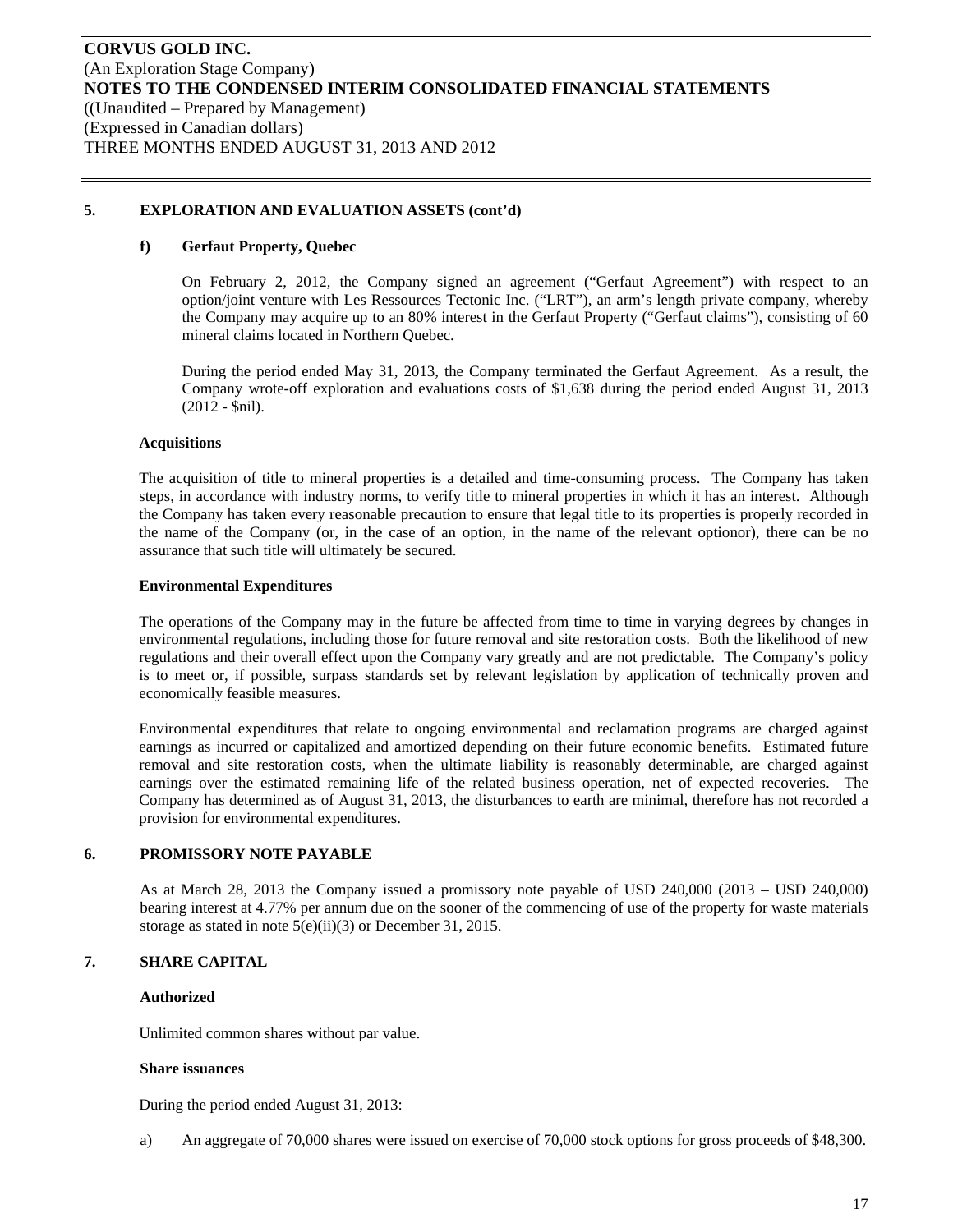### **7. SHARE CAPITAL (cont'd)**

#### **Stock options**

Stock options awarded to employees and non-employees by the Company are measured and recognized in the Consolidated Statement of Comprehensive Loss or added to exploration and evaluation assets at the fair value of the award. The fair value of all forms of share-based payments is charged to operations or capitalized to exploration and evaluation assets over the vesting period of the options granted. Fair value is estimated using the Black-Scholes option pricing model.

The Company has adopted an incentive stock option plan (the "2010 Plan"). The essential elements of the 2010 Plan provide that the aggregate number of common shares of the Company's share capital that may be made issuable pursuant to options granted under the 2010 Plan (together with any other shares which may be issued under other share compensation plans of the Company) may not exceed 10% of the number of issued shares of the Company at the time of the granting of the options. Options granted under the 2010 Plan will have a maximum term of ten years. The exercise price of options granted under the 2010 Plan will not be less than the greater of the market price of the common shares (as defined by the Toronto Stock Exchange ("TSX"), currently defined as the 5 day volume weighted average price for the 5 trading days immediately preceding the date of grant) or the closing market price of the Company's common shares for the trading day immediately preceding the date of grant), or such other price as may be agreed to by the Company and accepted by the TSX. Options granted under the 2010 Plan vest immediately, unless otherwise determined by the directors at the date of grant.

Pursuant to the 2010 Plan, on August 16, 2013, the Company granted incentive stock options to officers, directors, consultants and employees of the Company to purchase 2,470,000 common shares in the share capital of the Company. The options are exercisable on or before August 16, 2018 at a price of \$0.76 per share. The options will vest as to one-third on August 16, 2013, one-third on August 16, 2014, and the balance on August 16, 2015.

A summary of the status of the stock option plan as of August 31 and May 31, 2013, and changes during the periods are presented below:

|                                  | <b>August 31, 2013</b> |                 | May 31, 2013   |                 |
|----------------------------------|------------------------|-----------------|----------------|-----------------|
|                                  |                        | Weighted        |                | Weighted        |
|                                  |                        | Average         |                | Average         |
|                                  | Number of              | <b>Exercise</b> | Number of      | <b>Exercise</b> |
|                                  | <b>Options</b>         | Price           | <b>Options</b> | <b>Price</b>    |
| Balance, beginning of the period | 4,075,234              | \$.<br>0.88     | 4,300,000      | \$<br>0.72      |
| Granted                          | 2,470,000              | 0.76            | 3,145,000      | 0.97            |
| Exercised                        | (70,000)               | (0.69)          | (3,329,766)    | (0.77)          |
| Forfeited                        | (300,000)              | (0.81)          | (40,000)       | (0.82)          |
|                                  |                        |                 |                |                 |
| Balance, end of the period       | 6,175,234              | S<br>0.84       | 4,075,234      | \$<br>0.88      |

The weighted average share price, on the date of exercise, for the options exercised during the period ended August 31, 2013 was \$0.76 (May 31, 2013 - \$1.07). The weighted average remaining contractual life of options outstanding at August 31, 2013 was 4.21 years (May 31, 2013 – 3.90 years).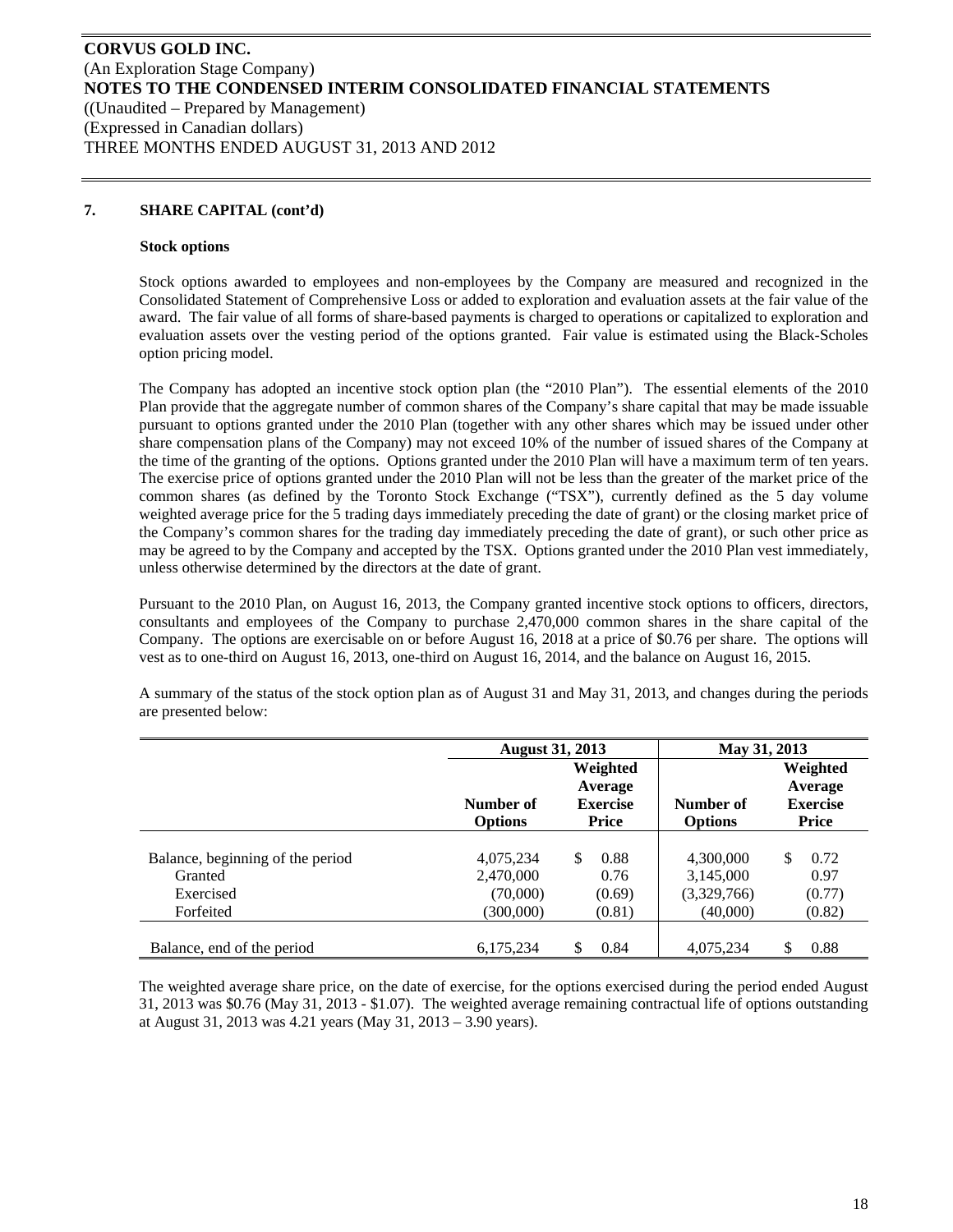#### **7. SHARE CAPITAL (cont'd)**

#### **Stock options (cont'd)**

Stock options outstanding are as follows:

|                           |                 | <b>August 31, 2013</b> |                          |                 | May 31, 2013   |                    |
|---------------------------|-----------------|------------------------|--------------------------|-----------------|----------------|--------------------|
|                           |                 | <b>Number</b>          | <b>Exercisable</b>       |                 |                | <b>Exercisable</b> |
|                           | <b>Exercise</b> | of                     | at Period-               | <b>Exercise</b> | Number of      | at Year-           |
| <b>Expiry Date</b>        | Price           | <b>Options</b>         | End                      | Price           | <b>Options</b> | End                |
|                           |                 |                        |                          |                 |                |                    |
| May 30, 2013              |                 |                        |                          |                 |                |                    |
| (extended<br>to<br>August | 17,             |                        |                          |                 |                |                    |
| 2013)                     | \$              |                        | $\overline{\phantom{a}}$ | \$<br>0.69      | 70,000         | 70,000             |
| September 27, 2014        | \$<br>1.08      | 150,000                | 112,500                  | 1.08<br>\$      | 150,000        | 112,500            |
| July 29, 2016             | \$<br>0.50      | 483.334                | 483.334                  | \$<br>0.50      | 583,334        | 366,664            |
| November 17, 2016         | \$<br>0.67      | 210,000                | 140,000                  | \$<br>0.67      | 210,000        | 140,000            |
| May 29, 2017              | \$<br>0.92      | 300,000                | 200,000                  | \$<br>0.92      | 300,000        | 200,000            |
| September 19, 2017        | \$<br>0.96      | 2,561,900              | 698,563                  | \$<br>0.96      | 2,761,900      | 765,230            |
| August 16, 2018           | \$<br>0.76      | 2,470,000              | 823,332                  | \$              |                |                    |
|                           |                 |                        |                          |                 |                |                    |
|                           |                 | 6,175,234              | 2,457,729                |                 | 4.075.234      | 1,654,394          |

#### **Share-based payments**

The Company uses the fair value method for determining share-based payment charges for all options granted during the periods. The fair value of options granted was \$1,449,654 (2012 - \$nil), determined using the Black-Scholes option pricing model based on the following weighted average assumptions:

|                          | <b>Three Months</b><br>Ended August 31,<br>2013 |
|--------------------------|-------------------------------------------------|
|                          |                                                 |
| Risk-free interest rate  | 1.96%                                           |
| Expected life of options | 5 years                                         |
| Annualized volatility    | 100%                                            |
| Dividend yield           | 0.0%                                            |
| Exercise price           | \$0.76                                          |
|                          |                                                 |
| Fair value per share     | \$0.59                                          |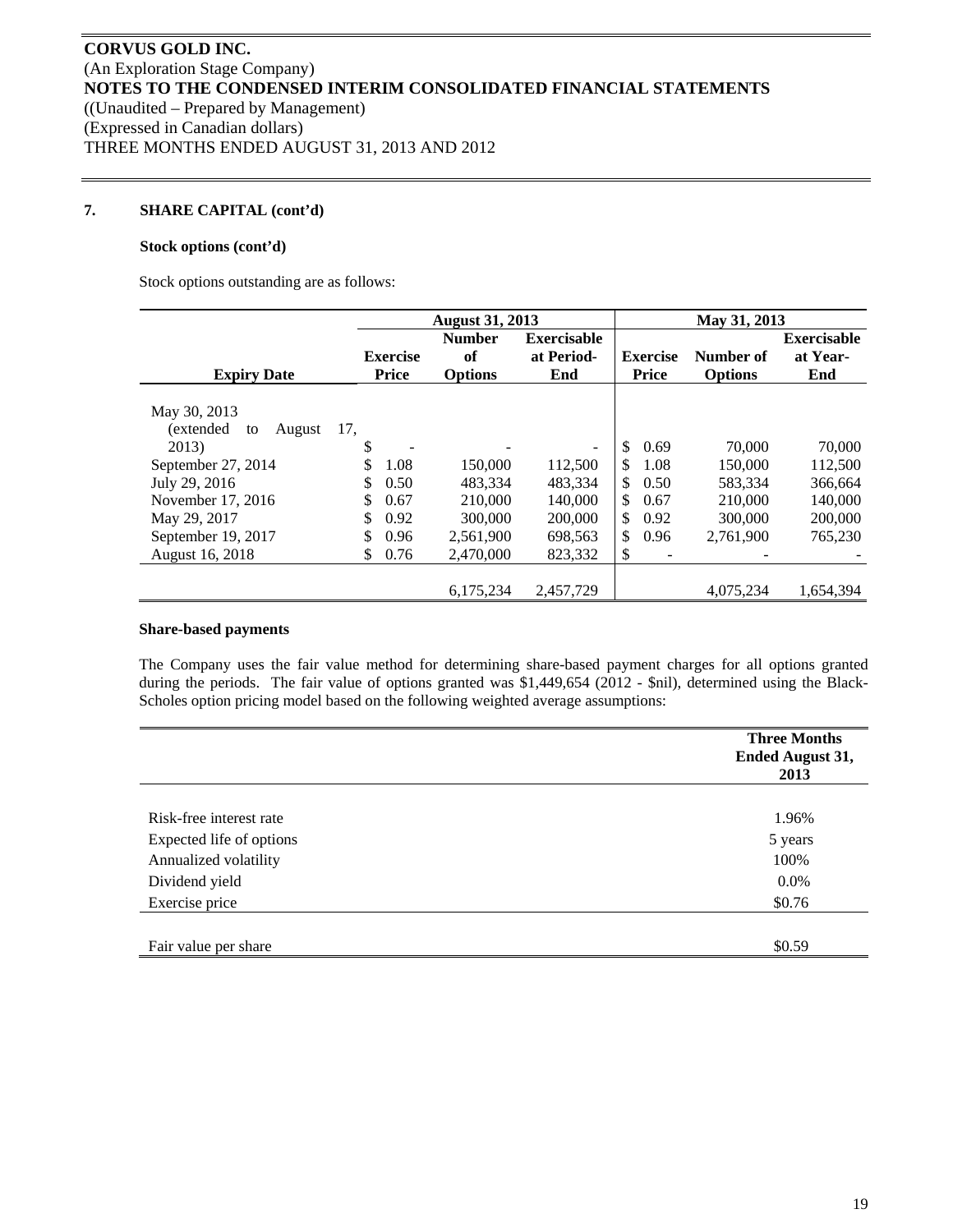### **7. SHARE CAPITAL (cont'd)**

#### **Share-based payments (cont'd)**

Share-based payment charges have been allocated as follows:

| For the three months ended August 31,                      | 2013          | 2012         |  |  |  |
|------------------------------------------------------------|---------------|--------------|--|--|--|
|                                                            |               |              |  |  |  |
| Consulting                                                 | \$<br>188,047 | \$<br>22,476 |  |  |  |
| Investor relations                                         | 133,639       | 22,353       |  |  |  |
| Professional fees                                          | 30,540        | 3,701        |  |  |  |
| Wages and benefits                                         | 354,916       | 15,803       |  |  |  |
|                                                            |               |              |  |  |  |
|                                                            | 707,142       | 64,333       |  |  |  |
| Exploration and evaluation assets – Geological/geophysical | 23,052        | 1,873        |  |  |  |
|                                                            |               |              |  |  |  |
|                                                            | \$<br>730,194 | \$<br>66,206 |  |  |  |

# **8. RELATED PARTY TRANSACTIONS**

During the period ended August 31, 2013, the Company entered into the following transactions with related parties:

#### **Management compensation**

Key management personnel compensation comprised:

| For the three months ended August 31,                   |   | 2013    |   | 2012    |  |
|---------------------------------------------------------|---|---------|---|---------|--|
|                                                         |   |         |   |         |  |
| Consulting fees to CFO                                  | S | 18,000  | S | 18,000  |  |
| Wages and benefits to CEO, President and COO            |   | 123,179 |   | 120,080 |  |
| Directors fees (included in consulting fees)            |   | 18,774  |   | 15,000  |  |
| Share-based payments to CEO, President, COO, CFO<br>and |   |         |   |         |  |
| directors                                               |   | 530,056 |   | 41,363  |  |
|                                                         |   |         |   |         |  |
|                                                         |   | 690,009 |   | 194.443 |  |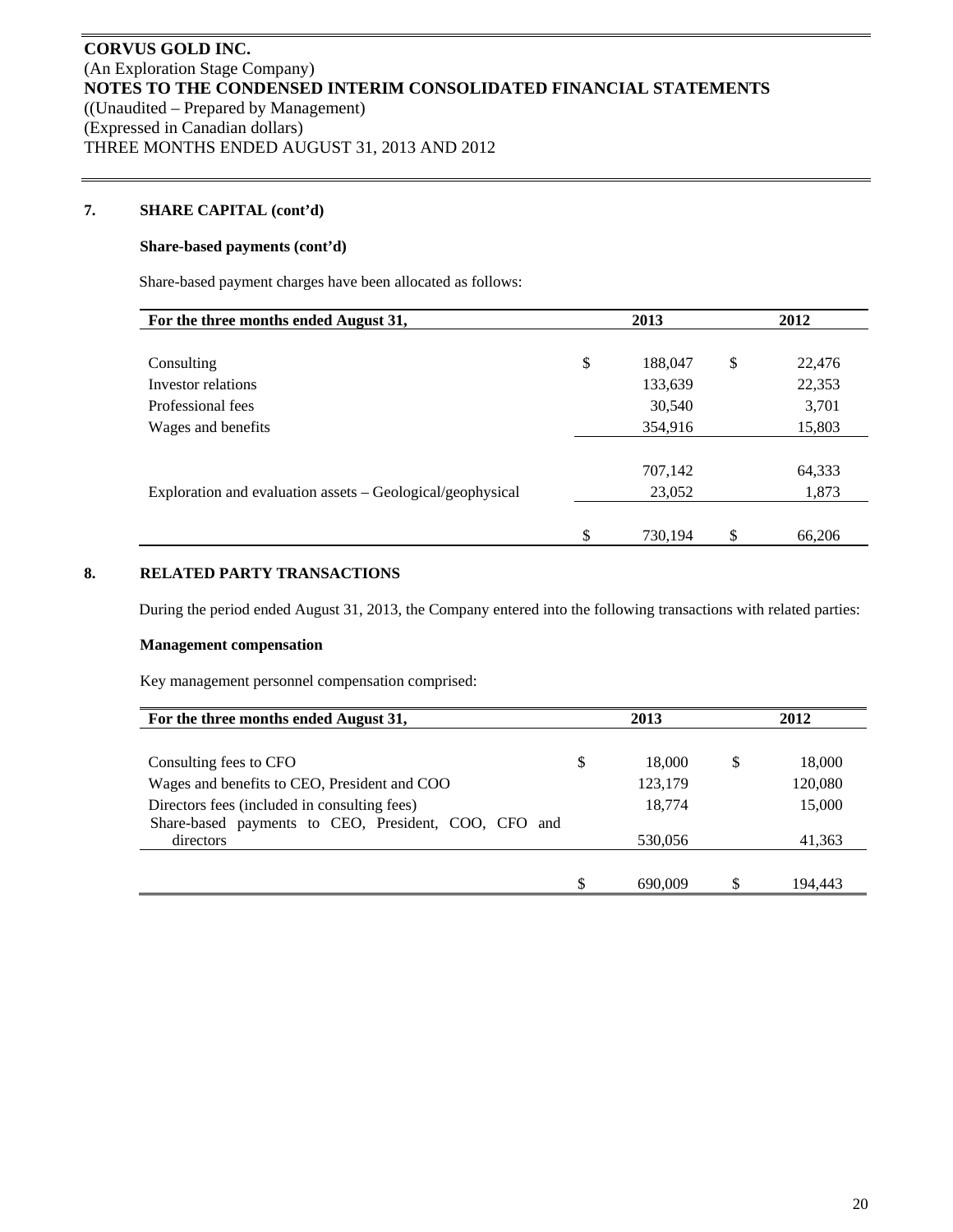#### **8. RELATED PARTY TRANSACTIONS (cont'd)**

#### **Transactions with other related parties**

| For the three months ended August 31,                          |    | 2013    |    | 2012   |  |
|----------------------------------------------------------------|----|---------|----|--------|--|
|                                                                |    |         |    |        |  |
| Consulting fees to Corporate Secretary                         | \$ | 4,500   | \$ | 3,000  |  |
| Fees to Vice President of Business Development                 |    | 30,000  |    |        |  |
| Professional fees to Vice President                            |    | 22,470  |    | 20,500 |  |
| Rent expenses to Cardero Resource Corp. ("Cardero"), a         |    |         |    |        |  |
| company with officers in common                                |    | 2,670   |    | 7,995  |  |
| Administration expenses to Cardero                             |    | 530     |    | 880    |  |
| Office expenses to Cardero                                     |    | 793     |    | 5,838  |  |
| Rent expenses to Marval Office Management Ltd. ("Marval"), a   |    |         |    |        |  |
| company with officers in common                                |    | 5,607   |    |        |  |
| Administration expenses to Marval                              |    | 1,108   |    |        |  |
| Office expenses to Marval                                      |    | 1,749   |    |        |  |
| Share-based payments to Vice President and Corporate Secretary |    | 128,886 |    |        |  |
|                                                                |    |         |    |        |  |
|                                                                |    | 198.313 |    | 38,213 |  |

As at August 31, 2013, included in accounts payable and accrued liabilities was \$47,599 (May 31, 2013 – \$34,605) in expenses owing to companies related to officers of the Company.

These amounts were unsecured, non-interest bearing and had no fixed terms or terms of repayment. Accordingly, fair value could not be readily determined.

The Company has entered into a retainer agreement dated June 1, 2011 with Lawrence W. Talbot Law Corporation ("LWTLC"), a company with officers in common, pursuant to which LWTLC agrees to provide legal services to the Company. Pursuant to the retainer agreement, the Company has agreed to pay LWTLC a minimum annual retainer of \$72,000 (plus applicable taxes and disbursements). The retainer agreement may be terminated by LWTLC on reasonable notice, and by the Company on one year's notice (or payment of one year's retainer in lieu of notice). An officer of the Company is a director and shareholder of LWTLC.

The Company has entered into change of control agreements with officers of the Company. In the case of termination, the officers are entitled to an amount equal to a multiple (ranging from two times to three times) of the sum of the annual base salary then payable to the officer, the aggregate amount of bonus(es) (if any) paid to the officer within the calendar year immediate preceding the Effective Date of Termination, and an amount equal to the vacation pay which would otherwise be payable for the one year period next following the Effective Date of Termination.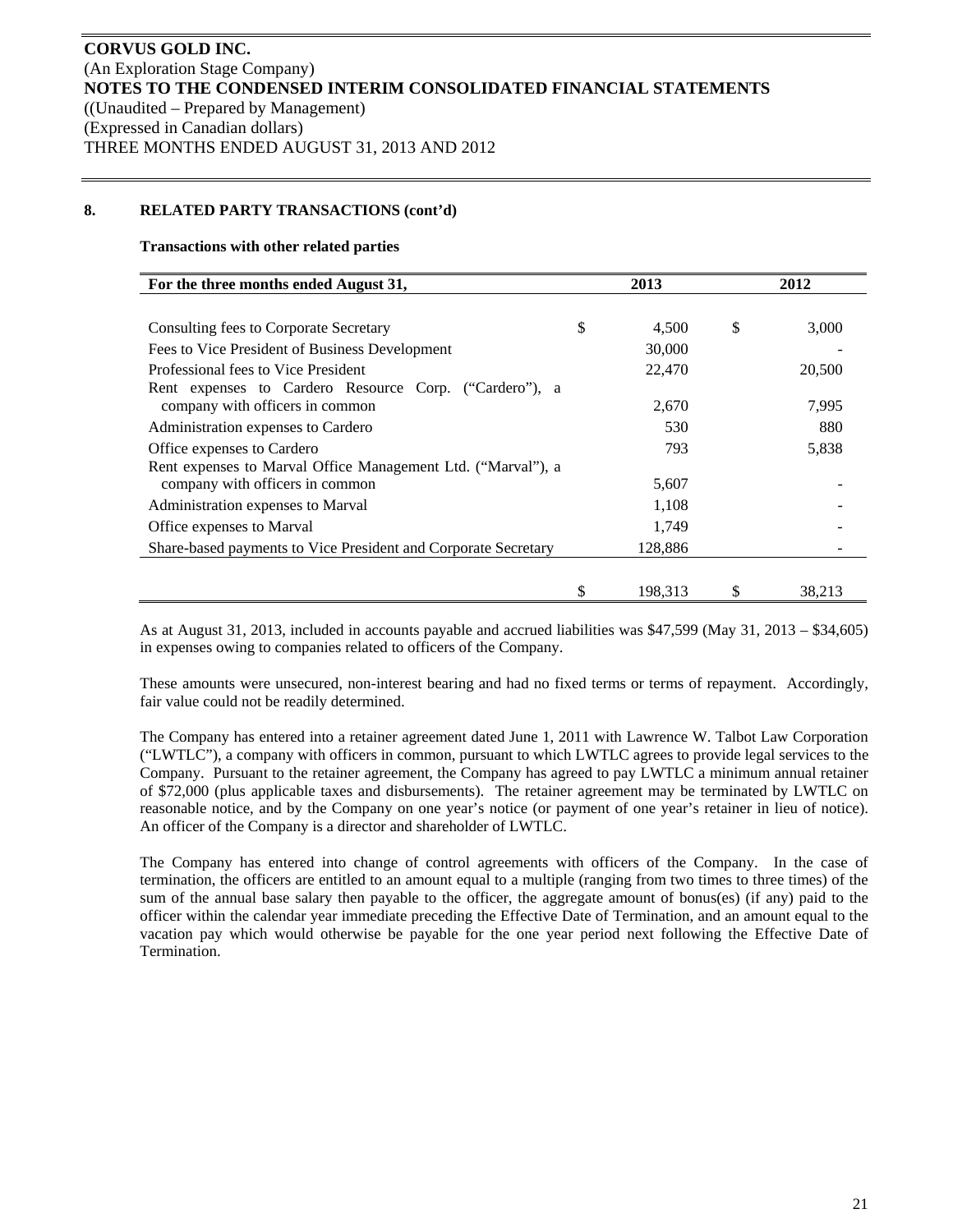#### **9. GEOGRAPHIC SEGMENTED INFORMATION**

The Company operates in one industry segment, the mineral resources industry, and in two geographical segments, Canada and the United States. All current exploration activities are conducted in the United States and Canada. The significant asset categories identifiable with these geographical areas are as follows:

|                                         | Canada |       |    | <b>United States</b> |    | <b>Total</b> |  |
|-----------------------------------------|--------|-------|----|----------------------|----|--------------|--|
|                                         |        |       |    |                      |    |              |  |
| <b>August 31, 2013</b>                  |        |       |    |                      |    |              |  |
| Exploration and evaluation assets       | \$     |       | \$ | 30,687,113           | \$ | 30,687,113   |  |
| Property and equipment                  | \$     | 5,361 | \$ | 56,961               | \$ | 62,322       |  |
|                                         |        |       |    |                      |    |              |  |
| May 31, 2013                            |        |       |    |                      |    |              |  |
| Exploration and evaluation assets       | \$     |       | \$ | 28,030,332           | \$ | 28,030,332   |  |
| Property and equipment                  | \$     | 5,796 | \$ | 58,846               | \$ | 64,642       |  |
|                                         |        |       |    |                      |    |              |  |
| For the three months ended August 31,   |        | 2013  |    | 2012                 |    |              |  |
|                                         |        |       |    |                      |    |              |  |
| Net loss for the period $-$ Canada      |        | \$    |    | (991, 319)           | \$ | (286,993)    |  |
| Net loss for the period – United States |        |       |    | (282, 022)           |    | (326, 286)   |  |
| Net loss for the period                 |        | \$    |    | (1,273,341)          | \$ | (613,279)    |  |

#### **10. CAPITAL MANAGEMENT**

The Company manages its capital structure, being its share capital, and makes adjustments to it, based on the funds available to the Company, in order to support future business opportunities. The Board of Directors does not establish quantitative return on capital criteria for management, but rather relies on the expertise of the Company's management to sustain future development of the business.

The Company currently has no significant source of revenues. As such, the Company is dependent upon external financings to fund activities. In order to carry future projects and pay for administrative costs, the Company will spend its existing working capital and raise additional funds as needed. Management reviews its capital management approach on an ongoing basis and believes that this approach, given the relative size of the Company, is reasonable.

There were no changes in the Company's approach to capital management during the period ended August 31, 2013. The Company is not subject to externally imposed capital requirements.